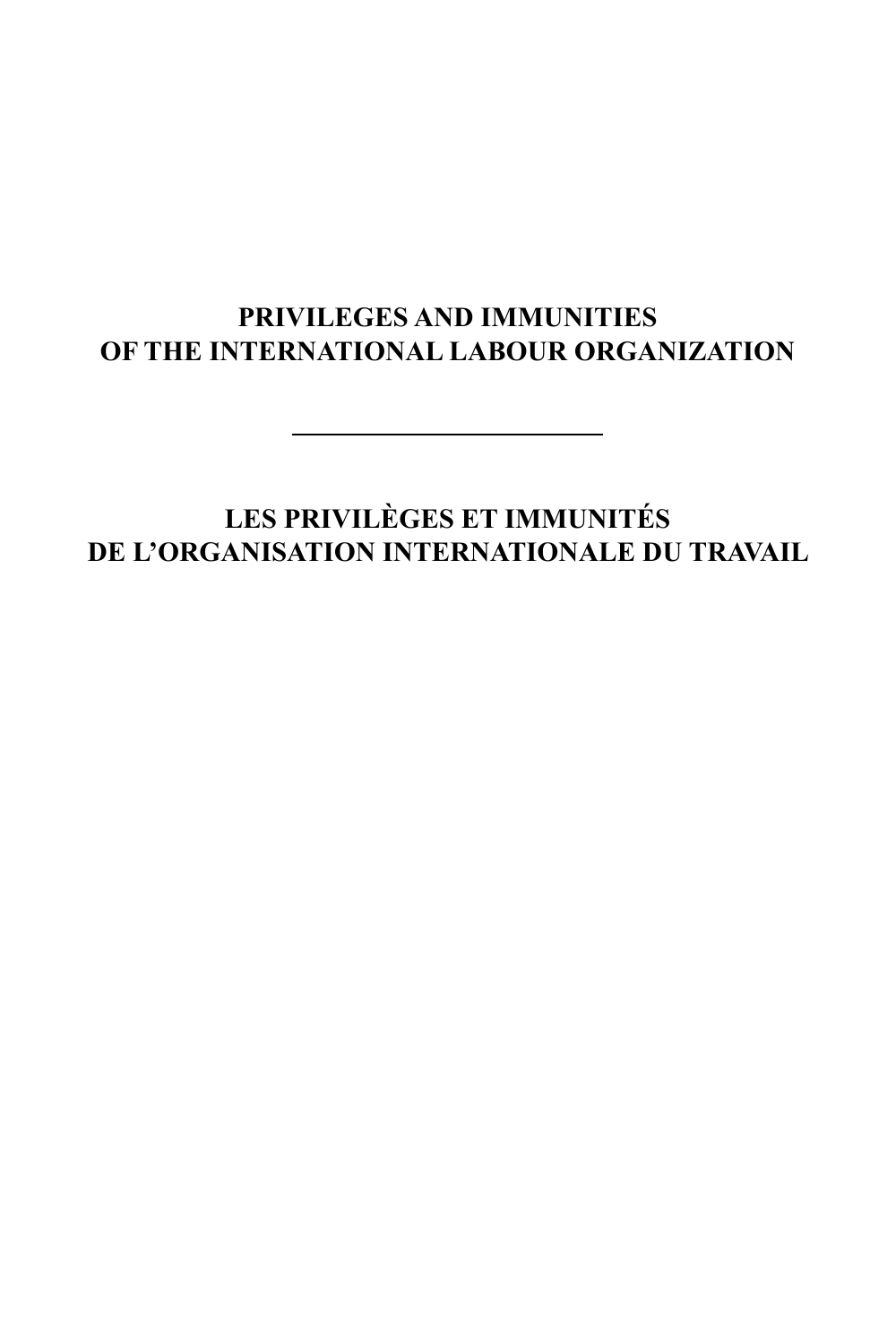# **CONTENTS**

| Resolution concerning the privileges and immunities of the Inter-      |    |
|------------------------------------------------------------------------|----|
| national Labour Organisation, with the Standard Clauses of the         |    |
| Convention on the Privileges and Immunities of the Specialized         |    |
| Agencies and the Annex to the Convention Relating to the Inter-        |    |
|                                                                        | 83 |
|                                                                        |    |
| Resolution concerning interim arrangements in regard to the privileges |    |
| and immunities of the International Labour Organisation                | 97 |

Page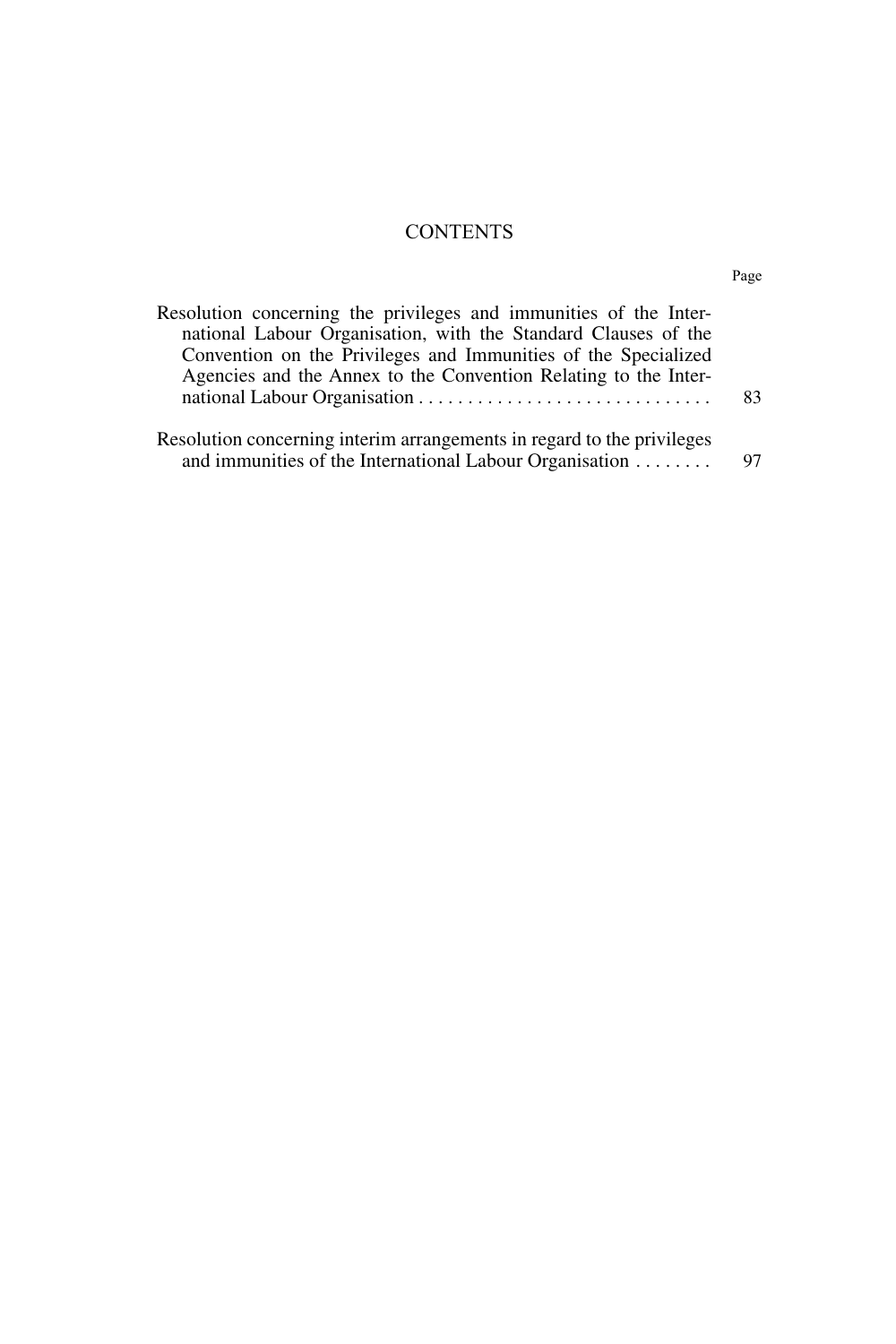# TABLE DES MATIÈRES

| Résolution concernant les privilèges et immunités de l'Organisation<br>internationale du Travail, avec les Clauses standard de la Conven-<br>tion sur les privilèges et immunités des institutions spécialisées et<br>l'Annexe de la Convention relative à l'Organisation internationale | 83 |
|------------------------------------------------------------------------------------------------------------------------------------------------------------------------------------------------------------------------------------------------------------------------------------------|----|
| Résolution concernant les arrangements transitoires relatifs aux privi-<br>lèges et immunités de l'Organisation internationale du Travail                                                                                                                                                | 97 |

Page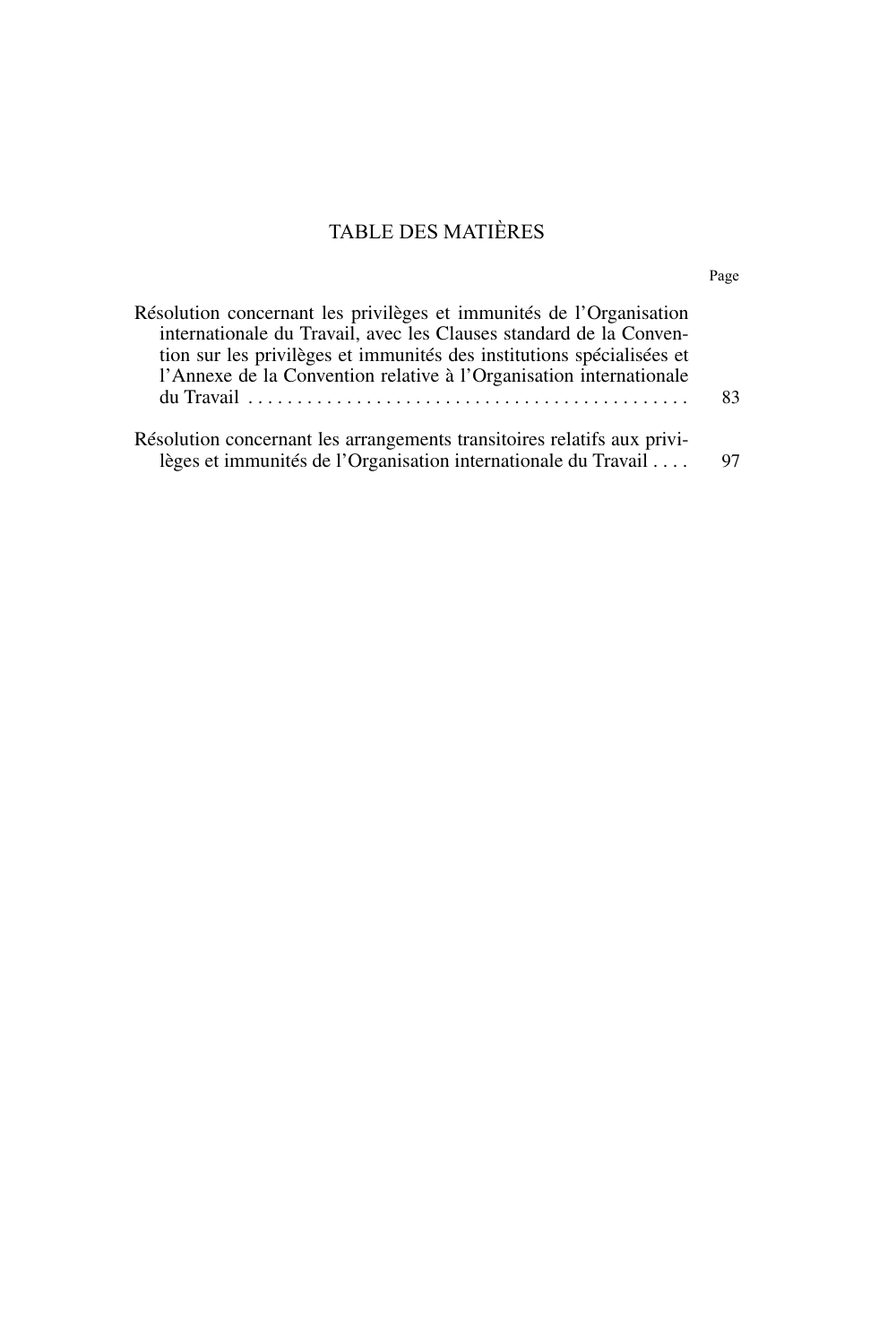# **RESOLUTION CONCERNING THE PRIVILEGES AND IMMUNITIES OF THE INTERNATIONAL LABOUR ORGANISATION**

### **Adopted on 10 July 1948 by the International Labour Conference at its Thirty-First Session**

Whereas the Constitution of the International Labour Organisation, as amended by the 1946 Instrument of Amendment, provides that the International Labour Organisation shall enjoy in the territory of each of its Members such privileges and immunities as are necessary for the fulfilment of its purposes and that delegates to the Conference, members of the Governing Body and the Director-General and officials of the Office shall likewise enjoy such privileges and immunities as are necessary for the independent exercise of their functions in connection with the Organisation; and

Whereas the General Assembly of the United Nations adopted on 13 February 1946 a resolution contemplating the unification as far as possible of the privileges and immunities enjoyed by the United Nations and the various specialised agencies; and

Whereas consultations concerning the implementation of the aforesaid resolution have taken place between the United Nations and the specialised agencies, including the International Labour Organisation; and

Whereas by a resolution adopted on 21 November 1947 the General Assembly of the United Nations approved a Convention on the privileges and immunities of the specialised agencies which is submitted to the specialised agencies for acceptance and to every Member of the United Nations and every other State Member of one or more of the specialised agencies for accession; and

Whereas the Convention on the privileges and immunities of the specialised agencies approved by the General Assembly of the United Nations consists of standard clauses applicable to all specialised agencies and of draft annexes relating to each of the agencies; and

Whereas this Convention becomes applicable to each specialised agency only when the final text of the annex relating to that agency has been adopted by it and transmitted to the Secretary-General of the United Nations; and

Whereas this Convention in no way limits or prejudices the privileges and immunities which have been or may hereafter be accorded by any State to any specialised agency by reason of the location in the territory of that State of its headquarters or regional offices:

The General Conference of the International Labour Organisation,

Desiring to define the privileges and immunities of the International Labour Organisation within the meaning of paragraph 3 of article 40 of the Constitution of the Organisation,

Accepts on behalf of the International Labour Organisation the standard clauses of the Convention on the privileges and immunities of the specialised agencies as modified by the annex relating to the International Labour Organisation attached to the present Resolution;

Authorises the Director-General of the International Labour Office to transmit to the Secretary-General of the United Nations the said annex and to inform him that the International Labour Organisation accepts the standard clauses as modified by the said annex and undertakes to give effect to the provisions indicated in section 37 of the standard clauses in accordance with the terms thereof;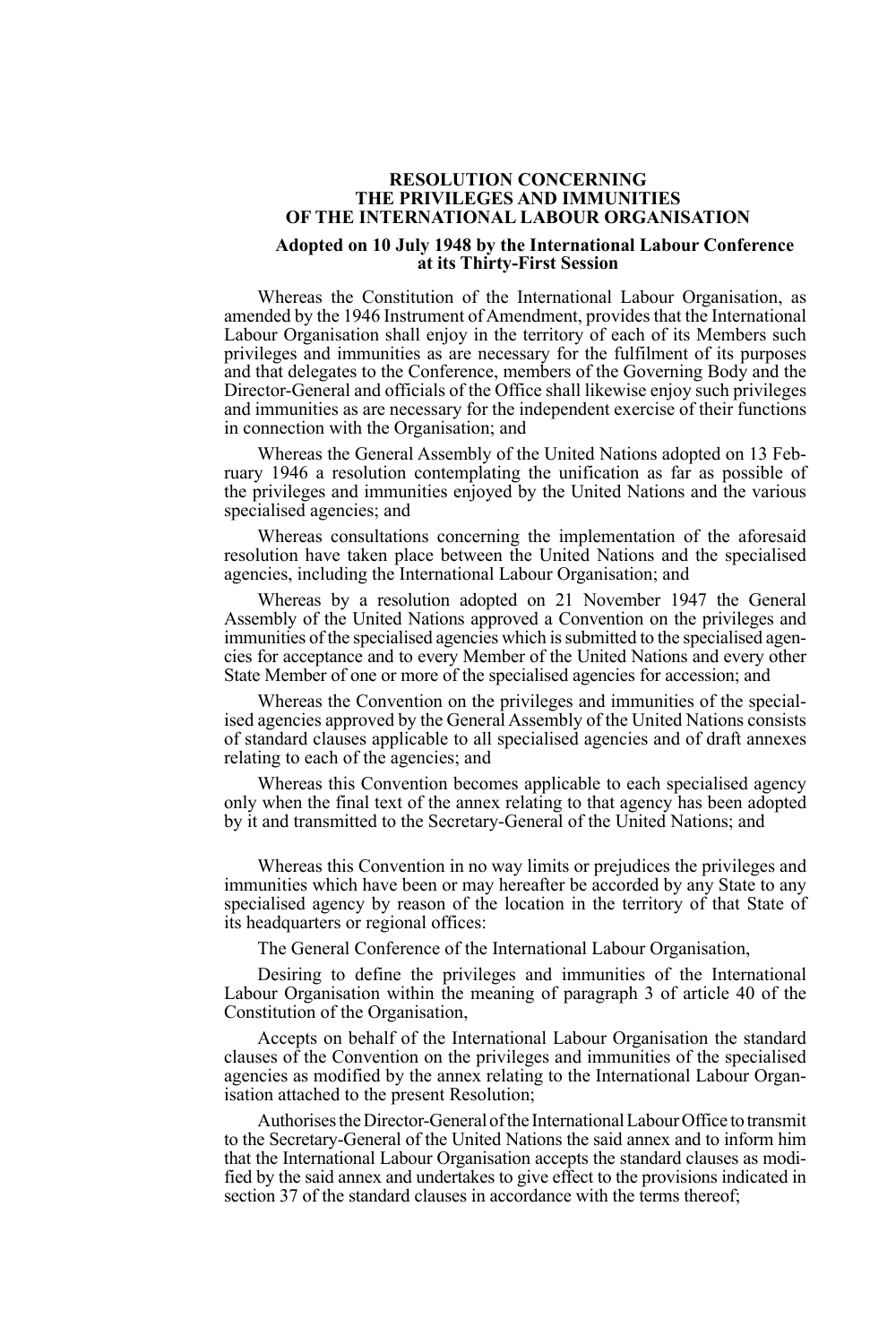# **RÉSOLUTION CONCERNANT LES PRIVILÈGES ET IMMUNITÉS DE L'ORGANISATION INTERNATIONALE DU TRAVAIL**

### **adoptée le 10 juillet 1948 par la Conférence internationale du Travail à sa trente et unième session**

Attendu que la Constitution de l'Organisation internationale du Travail, telle qu'elle a été amendée par l'Instrument d'amendement de 1946, stipule que l'Organisation internationale du Travail jouit, sur le territoire de chacun de ses Membres, des privilèges et immunités qui lui sont nécessaires pour atteindre ses buts, et que les délégués à la Conférence, les membres du Conseil d'administration, ainsi que le Directeur général et les fonctionnaires du Bureau, jouissent également des privilèges et immunités qui leur sont nécessaires pour exercer, en toute indépendance, leurs fonctions en rapport avec l'Organisation;

Considérant que l'Assemblée générale des Nations Unies a adopté, le 13 février 1946, une résolution tendant à l'unification, dans la mesure du possible, des privilèges et immunités dont jouissent les Nations Unies et les différentes institutions spécialisées;

Considérant que des consultations ont eu lieu entre les Nations Unies et les institutions spécialisées, y compris l'Organisation internationale du Travail, en vue de donner effet à ladite résolution;

Attendu que, par une résolution adoptée le 21 novembre 1947, l'Assemblée générale des Nations Unies a approuvé une convention sur les privilèges et immunités des institutions spécialisées, qui est soumise pour acceptation aux institutions spécialisées, et pour adhésion à tout Membre des Nations Unies, ainsi qu'à tout autre Etat Membre d'une ou de plusieurs institutions spécialisées;

Attendu que la convention sur les privilèges et immunités des institutions spécialisées approuvée par l'Assemblée générale des Nations Unies comprend, d'une part, des clauses standard et, d'autre part, des projets d'annexes relatives respectivement à chacune des institutions spécialisées;

Attendu que cette convention deviendra applicable à une institution spécialisée seulement lorsque le texte final de l'annexe relative à cette institution spécialisée aura été adopté par elle et que cette annexe aura été transmise au Secrétaire général des Nations Unies;

Attendu que la convention ne porte en rien préjudice aux privilèges et immunités qui ont été déjà ou qui pourraient être accordés par un Etat à une institution spécialisée, en raison de l'établissement de son siège ou de ses bureaux régionaux sur le territoire de cet Etat;

La Conférence internationale du Travail,

Désirant préciser les privilèges et immunités du paragraphe 3 de l'article 40 de la Constitution de l'Organisation:

Accepte, au nom de l'Organisation internationale du Travail, les clauses standard de la convention sur les privilèges et immunités des institutions spécialisées, telles qu'elles sont modifiées par l'annexe relative à l'Organisation internationale du Travail qui est jointe à la présente résolution;

Autorise le Directeur général du Bureau international du Travail à transmettre au Secrétaire général des Nations Unies ladite annexe et à lui notifier l'acceptation par l'Organisation internationale du Travail des clauses standard telles qu'elles sont modifiées par cette annexe, et l'engagement de l'Organisation à donner effet aux dispositions indiquées à la section 37 des clauses standard, conformément aux termes de ladite section;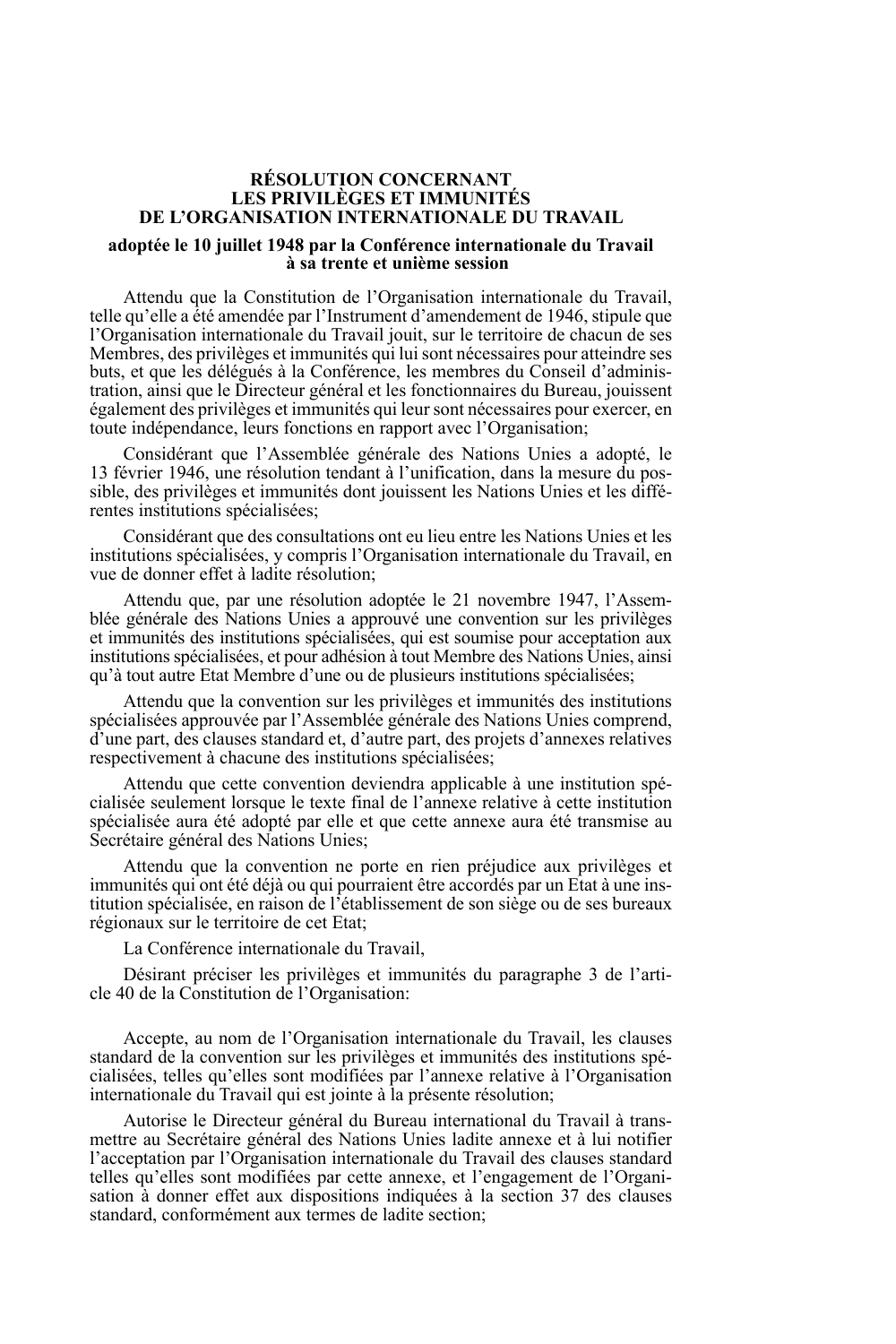84

Invites the States Members of the International Labour Organisation to accede to the Convention on the privileges and immunities of the specialised agencies and to undertake to apply the provisions thereof to the International Labour Organisation; and

Authorises the Director-General to communicate the text of the Convention on the privileges and immunities of the specialised agencies, including the annex relating to the International Labour Organisation, to those of the Members of the International Labour Organisation which are not Members of the United Nations and to invite them to accede thereto in accordance with the terms of Article 42 of the Convention.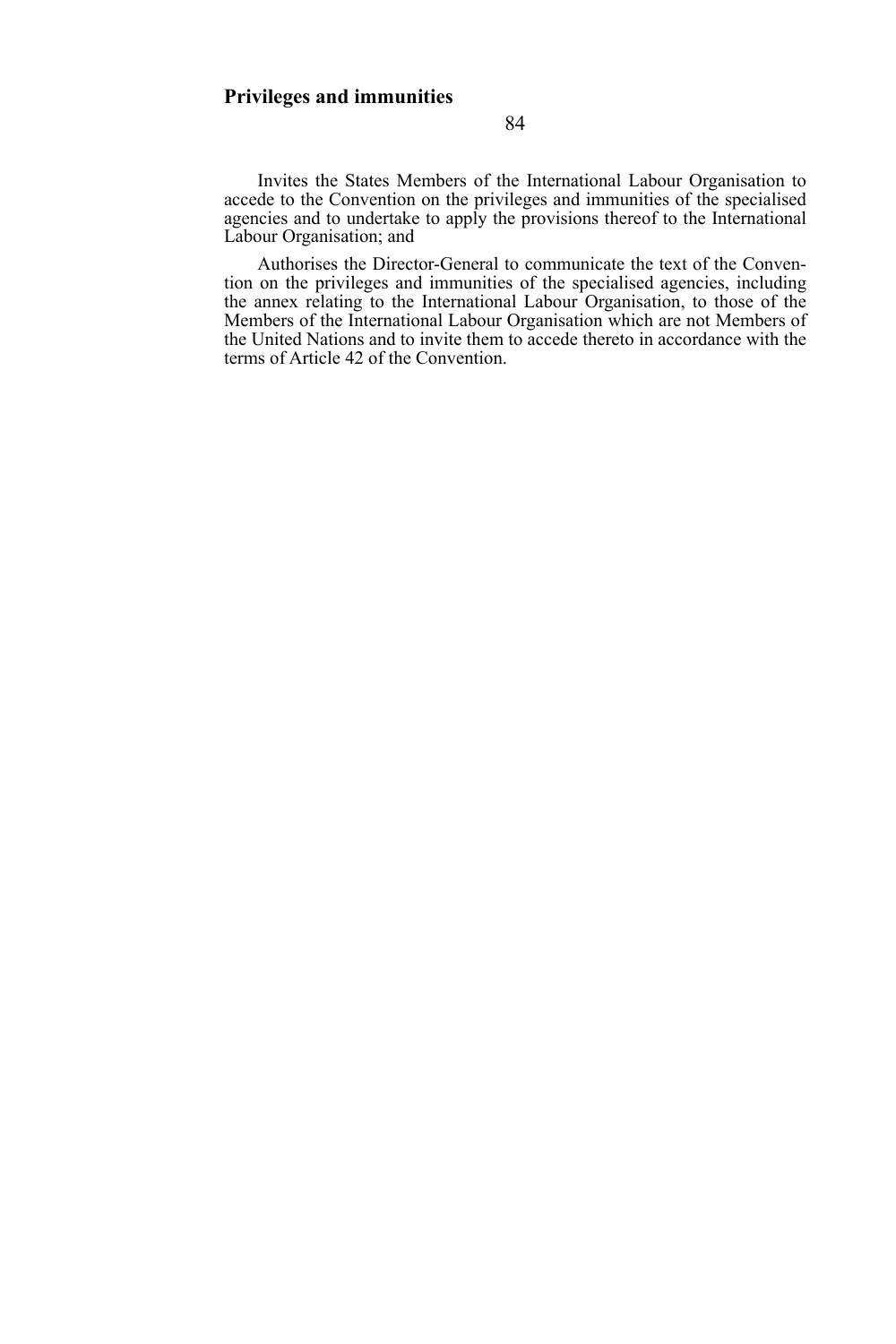Invite les Etats Membres de l'Organisation internationale du Travail à adhérer à la convention sur les privilèges et immunités des institutions spécialisées, en prenant l'engagement d'appliquer ses dispositions à l'Organisation internationale du Travail;

Autorise le Directeur général à communiquer le texte de la convention sur les privilèges et immunités des institutions spécialisées, y compris l'annexe relative à l'Organisation internationale du Travail, à ceux des Membres de l'Organisation internationale du Travail qui ne sont pas Membres des Nations Unies, en les invitant à y adhérer, conformément aux termes de la section 42 de la convention.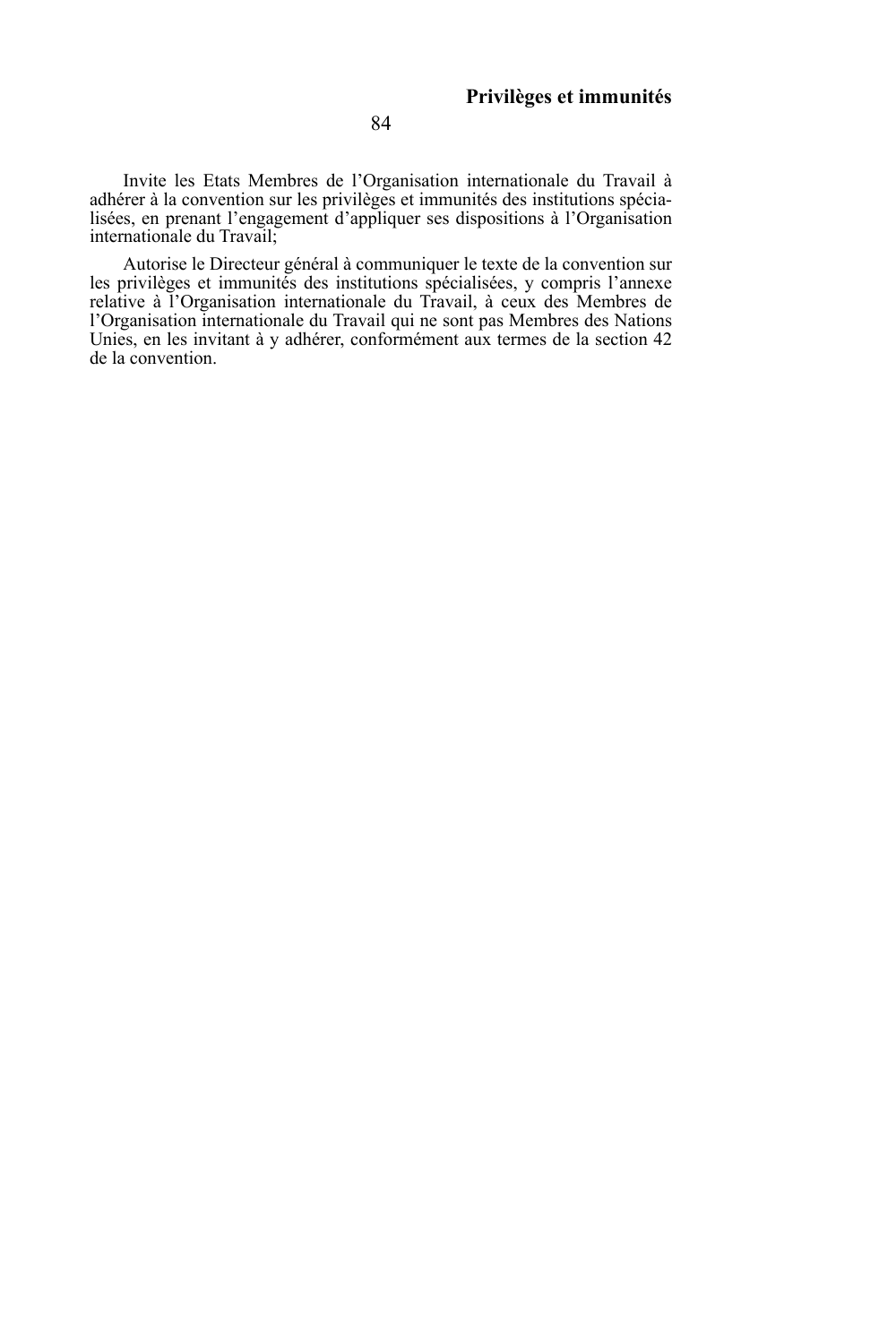### **STANDARD CLAUSES OF THE CONVENTION ON THE PRIVILEGES AND IMMUNITIES OF THE SPECIALIZED AGENCIES\***

*Whereas* the General Assembly of the United Nations adopted on 13 February 1946 a resolution contemplating the unification as far as possible of the privileges and immunities enjoyed by the United Nations and by the various specialized agencies; and

*Whereas* consultations concerning the implementation of the aforesaid resolution have taken place between the United Nations and the specialized agencies;

*Consequently* by resolution 179 (II) adopted on 21 November 1947, the General Assembly has approved the following Convention, which is submitted to the specialized agencies for acceptance and to every Member of the United Nations and to every other State member of one or more of the specialized agencies for accession.

### *Article I*

# **Definitions and scope**

### *Section 1*

In this Convention:

- (i) The words "standard clauses" refer to the provisions of articles II to IX.
- (ii) The words "specialized agencies" mean:
	- *(a)* The International Labour Organisation;
	- *(b)* The Food and Agriculture Organization of the United Nations;
	- *(c)* The United Nations Educational, Scientific and Cultural Organization;
	- *(d)* The International Civil Aviation Organization;
	- *(e)* The International Monetary Fund;
	- *(f)* The International Bank for Reconstruction and Development;
	- *(g)* The World Health Organization;
	- *(h)* The Universal Postal Union;
	- *(i)* The International Telecommunication Union; and
	- *(j)* Any other agency in relationship with the United Nations in accordance with Articles 57 and 63 of the Charter.
- (iii) The word "Convention" means, in relation to any particular specialized agency, the standard clauses as modified by the final (or revised) text of the annex transmitted by that agency in accordance with sections 36 and 38.
- (iv) For the purposes of article III, the words "property and assets" shall also include property and funds administered by a specialized agency in furtherance of its constitutional functions.

<sup>\*</sup> Ed. note: The Standard Clauses originally published by the ILO are replaced in this edition by the official text found in the 1947 Convention on the Privileges and Immunities of the Specialized Agencies published by the United Nations.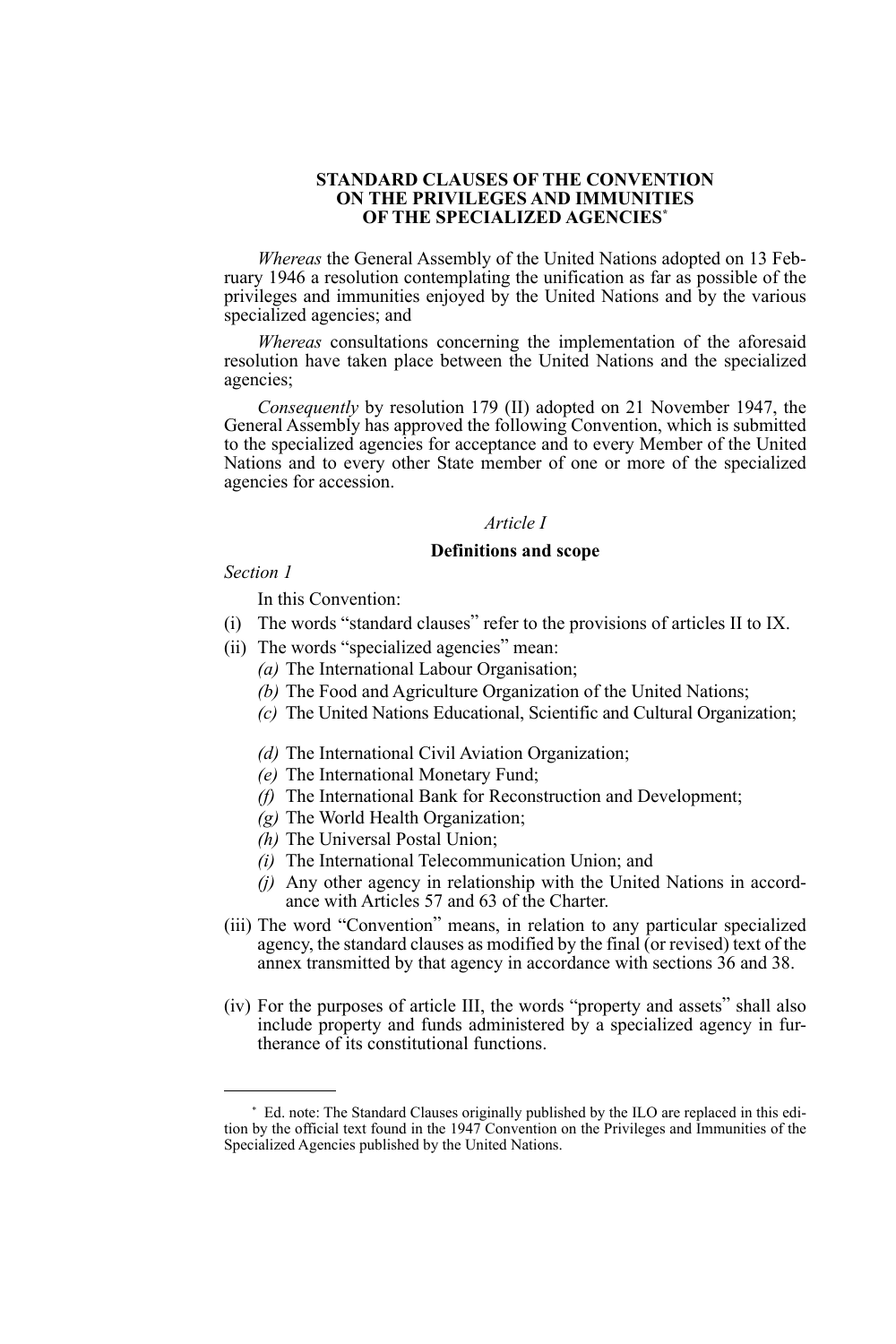# **CLAUSES STANDARD DE LA CONVENTION SUR LES PRIVILÈGES ET IMMUNITÉS DES INSTITUTIONS SPÉCIALISÉES\***

*Considérant* que l'Assemblée générale de l'Organisation des Nations Unies a adopté le 13 février 1946 une résolution tendant à l'unification, dans la mesure du possible, des privilèges et immunités dont jouissent l'Organisation des Nations Unies et les différentes institutions spécialisées;

*Considérant* que des consultations ont eu lieu entre l'Organisation des Nations Unies et les institutions spécialisées en vue de donner effet à ladite résolution;

*En conséquence*, par la résolution 179 (II) adoptée le 21 novembre 1947, l'Assemblée générale a approuvé la Convention ci-après, qui est soumise pour acceptation aux institutions spécialisées, et pour adhésion à tout Membre de l'Organisation des Nations Unies ainsi qu'à tout autre Etat membre d'une ou de plusieurs institutions spécialisées.

### *Article premier*

# **Définitions et champ d'application**

### *Section 1*

Aux fins de la présente Convention:

- i) Les mots «clauses standard» visent les dispositions des articles II à IX.
- ii) Les mots «institutions spécialisées» visent:
	- *a)* L'Organisation internationale du Travail;
	- *b)* L'Organisation des Nations Unies pour l'alimentation et l'agriculture;
	- *c)* L'Organisation des Nations Unies pour l'éducation, la science et la culture;
	- *d)* L'Organisation de l'aviation civile internationale;
	- *e)* Le fonds monétaire et international\*\*;
	- *f*) La Banque internationale pour la reconstruction et la mise en valeur<sup>\*\*\*</sup>;
	- *g)* L'Organisation mondiale de la santé;
	- *h)* L'Union postale universelle;
	- *i)* L'Union internationale des télécommunications;
	- *j*) Toute autre institution reliée à l'Organisation des Nations Unies conformément aux Articles 57 et 63 de la Charte.
- iii) Le mot «Convention», en tant qu'il s'applique à une institution spécialisée déterminée, vise les clauses standard modifiées par le texte final (ou révisé) de l'annexe transmise par ladite institution conformément aux sections 36 et 38.
- iv) Aux fins de l'article III, les mots «biens et avoirs» s'appliquent également aux biens et fonds administrés par une institution spécialisée dans l'exercice de ses attributions organiques.

<sup>\*</sup> Note de l'éditeur: Les Clauses standard publiées à l'origine par l'OIT sont remplacées dans cette édition par le texte officiel qui se trouve dans la Convention sur les privilèges et<br>immunités des institutions spécialisées de 1947 publiée par les Nations Unies.

 $\hspace{0.1mm}^*$  Note de l'éditeur: Ainsi dans le texte. Cette institution est généralement désignée comme le «Fonds monétaire international».

<sup>\*\*</sup> Note de l'éditeur: Ainsi dans le texte. Cette institution est généralement désignée comme la «banque internationale pour la reconstruction et le développement».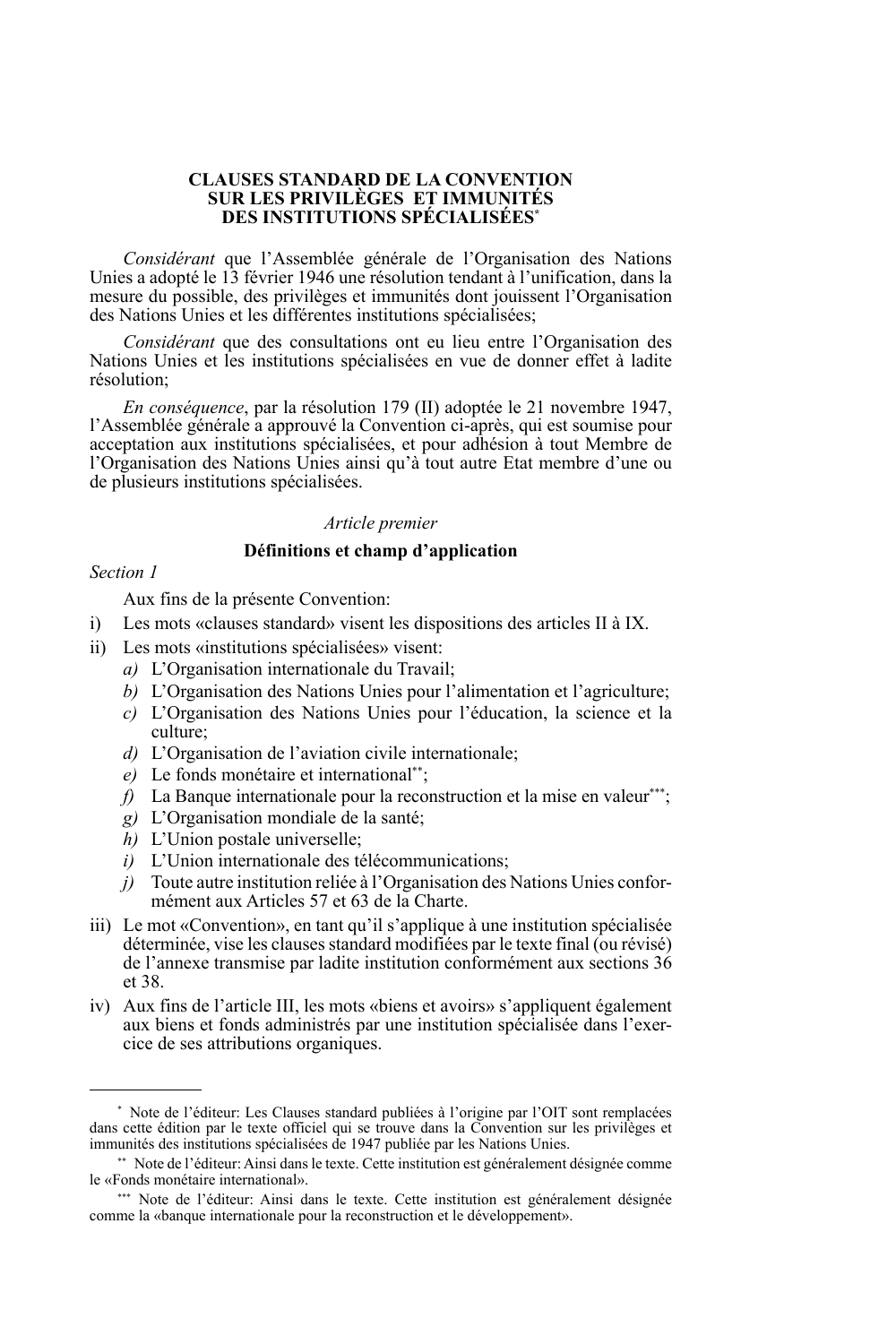Sections 2-7

86

- (v) For the purposes of articles V and VII, the expression "representatives of members" shall be deemed to include all representatives, alternates, advisers, technical experts and secretaries of delegations.
- (vi) In sections 13, 14, 15 and 25, the expression "meetings convened by a specialized agency" means meetings: (1) of its assembly and of its executive body (however designated), and (2) of any commission provided for in its constitution; (3) of any international conference convened by it; and (4) of any committee of any of these bodies.
- (vii) The term "executive head" means the principal executive official of the specialized agency in question, whether designated "Director-General" or otherwise.

### *Section 2*

Each State party to this Convention in respect of any specialized agency to which this Convention has become applicable in accordance with section 37 shall accord to, or in connexion with, that agency the privileges and immunities set forth in the standard clauses on the conditions specified therein, subject to any modification of those clauses contained in the provisions of the final (or revised) annex relating to that agency and transmitted in accordance with sections 36 or 38.

# *Article II*

### **Juridical personality**

# *Section 3*

The specialized agencies shall possess juridical personality. They shall have the capacity *(a)* to contract, *(b)* to acquire and dispose of immovable and movable property, *(c)* to institute legal proceedings.

### *Article III*

### **Property, funds and assets**

## *Section 4*

The specialized agencies, their property and assets, wherever located and by whomsoever held, shall enjoy immunity from every form of legal process except in so far as in any particular case they have expressly waived their immunity. It is, however, understood that no waiver of immunity shall extend to any measure of execution.

# *Section 5*

The premises of the specialized agencies shall be inviolable. The property and assets of the specialized agencies, wherever located and by whomsoever held, shall be immune from search, requisition, confiscation, expropriation and any other form of interference, whether by executive, administrative, judicial or legislative action.

### *Section 6*

The archives of the specialized agencies, and in general all documents belonging to them or held by them, shall be inviolable, wherever located.

# *Section 7*

Without being restricted by financial controls, regulations or moratoria of any kind: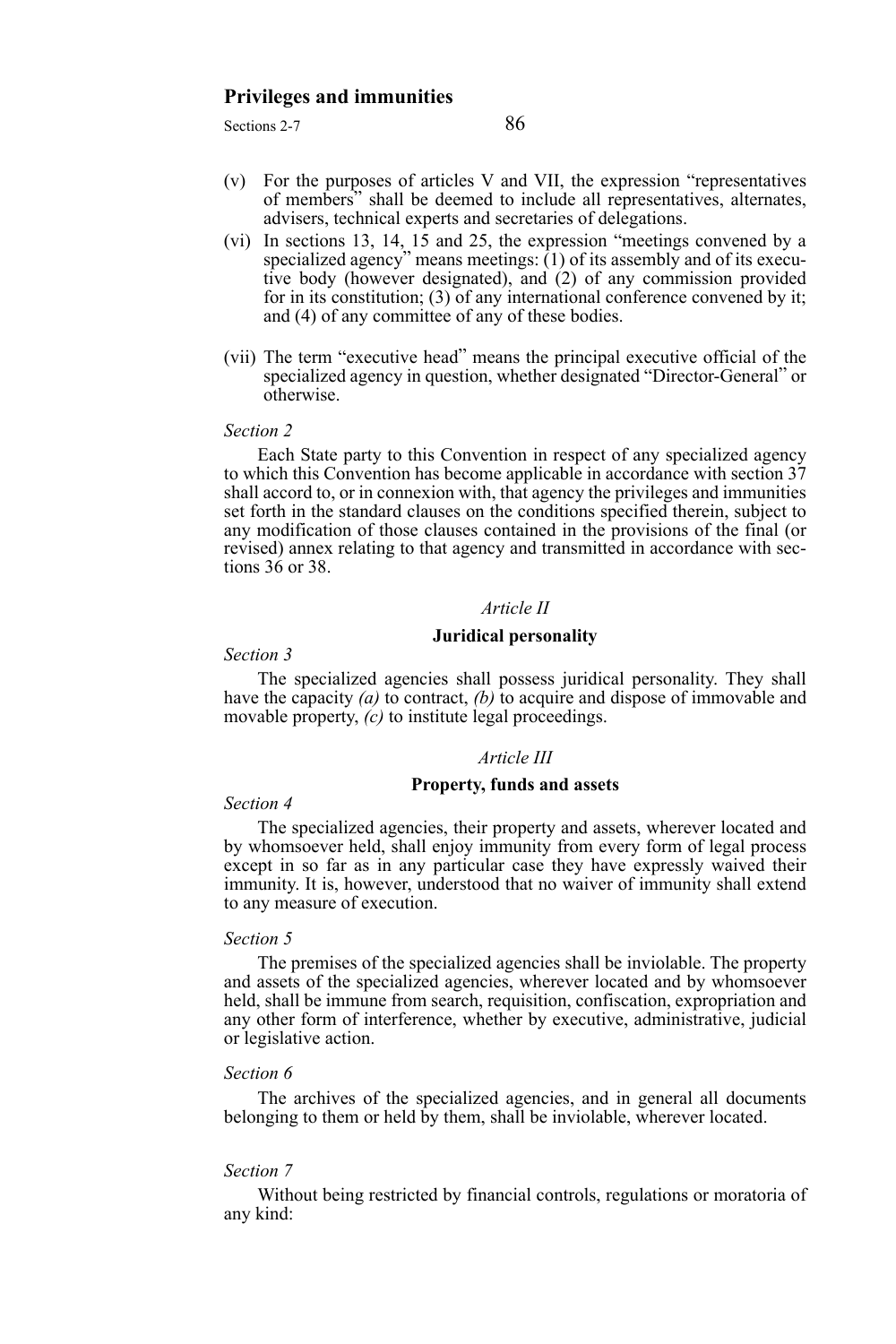Sections 2-7

- v) Aux fins des articles V et VII, l'expression «représentants des membres» est considérée comme comprenant tous les représentants, représentants suppléants, conseillers, experts techniques et secrétaires de délégations.
- vi) Aux fins des sections 13, 14, 15 et 25, l'expression «réunions convoquées par une institution spécialisée» vise les réunions: 1) de son assemblée ou de son conseil de direction (quel que soit le terme utilisé pour les désigner); 2) de toute commission prévue par son acte organique; 3) de toute conférence internationale convoquée par elle; 4) de toute commission de l'un quelconque des organes précédents.
- vii) Le terme «directeur général» désigne le fonctionnaire principal de l'institution spécialisée en question, que son titre soit celui de directeur général ou tout autre.

### *Section 2*

Tout Etat partie à la présente Convention accordera, en ce qui concerne toute institution spécialisée couverte par son adhésion et à laquelle la présente Convention est devenue applicable en vertu de la section 37, les privilèges et immunités prévus par les clauses standard aux conditions qui y sont spécifiées, sous réserve de toutes modifications apportées auxdites clauses par les dispositions du texte final (ou révisé) de l'annexe relative à cette institution, dûment transmise conformément aux sections 36 ou 38.

# *Article II*

### **Personnalité juridique**

### *Section 3*

Les institutions spécialisées possèdent la personnalité juridique. Elles ont la capacité: *a)* de contracter, *b)* d'acquérir et de disposer des biens immobiliers et mobiliers, *c)* d'ester en justice.

### *Article III*

### **Biens, fonds et avoirs**

## *Section 4*

Les institutions spécialisées, leurs biens et avoirs, en quelque endroit qu'ils se trouvent et quel qu'en soit le détenteur, jouissent de l'immunité de juridiction, sauf dans la mesure où elles y ont expressément renoncé dans un cas particulier. Il est entendu toutefois que la renonciation ne peut s'étendre à des mesures d'exécution.

### *Section 5*

Les locaux des institutions spécialisées sont inviolables. Leurs biens et avoirs, en quelque endroit qu'ils se trouvent et quel qu'en soit le détenteur, sont exempts de perquisition, réquisition, confiscation, expropriation ou de toute autre forme de contrainte exécutive, administrative, judiciaire ou législative.

### *Section 6*

Les archives des institutions spécialisées et, d'une manière générale, tous les documents leur appartenant ou détenus par elles sont inviolables en quelque endroit qu'ils se trouvent.

### *Section 7*

Sans être astreintes à aucun contrôle, réglementation ou moratoire financiers: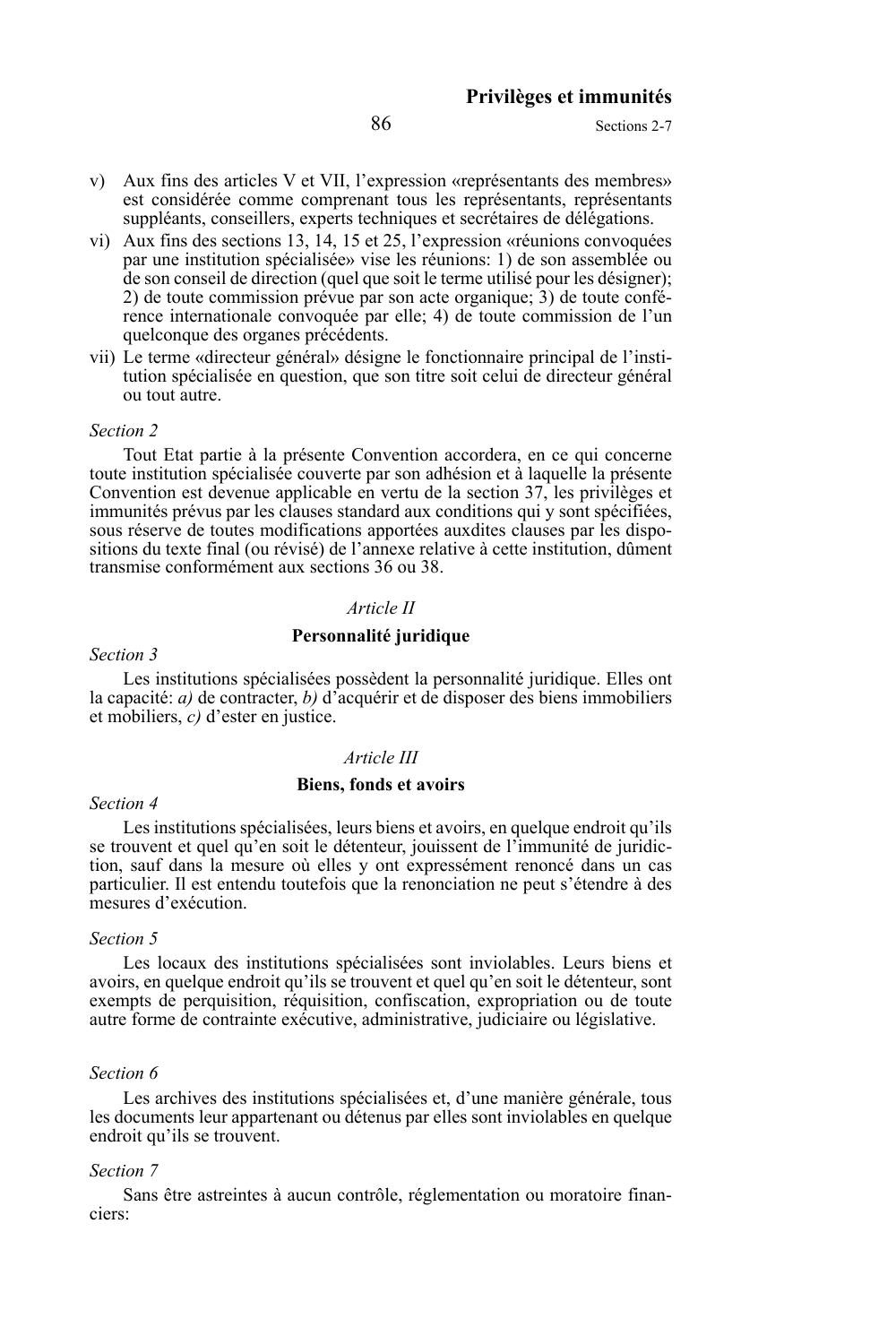Sections 8-12

87

- *(a)* The specialized agencies may hold funds, gold or currency of any kind and operate accounts in any currency;
- *(b)* The specialized agencies may freely transfer their funds, gold or currency from one country to another or within any country and convert any currency held by them into any other currency.

# *Section 8*

Each specialized agency shall, in exercising its rights under section 7 above, pay due regard to any representations made by the Government of any State party to this Convention in so far as it is considered that effect can be given to such representations without detriment to the interests of the agency.

### *Section 9*

The specialized agencies, their assets, income and other property shall be:

- *(a)* Exempt from all direct taxes; it is understood, however, that the specialized agencies will not claim exemption from taxes which are, in fact, no more than charges for public utility services;
- *(b)* Exempt from customs duties and prohibitions and restrictions on imports and exports in respect of articles imported or exported by the specialized agencies for their official use; it is understood, however, that articles imported under such exemption will not be sold in the country into which they were imported except under conditions agreed to with the Government of that country;
- *(c)* Exempt from duties and prohibitions and restrictions on imports and exports in respect of their publications.

### *Section 10*

While the specialized agencies will not, as a general rule, claim exemption from excise duties and from taxes on the sale of movable and immovable property which form part of the price to be paid, nevertheless when the specialized agencies are making important purchases for official use of property on which such duties and taxes have been charged or are chargeable, States parties to this Convention will, whenever possible, make appropriate administrative arrangements for the remission or return of the amount of duty or tax.

### *Article IV*

# **Facilities in respect of communications**

# *Section 11*

Each specialized agency shall enjoy, in the territory of each State party to this Convention in respect of that agency, for its official communications, treatment not less favourable than that accorded by the Government of such State to any other Government, including the latter's diplomatic mission, in the matter of priorities, rates and taxes on mails, cables, telegrams, radiograms, telephotos, telephone and other communications, and press rates for information to the press and radio.

### *Section 12*

No censorship shall be applied to the official correspondence and other official communications of the specialized agencies.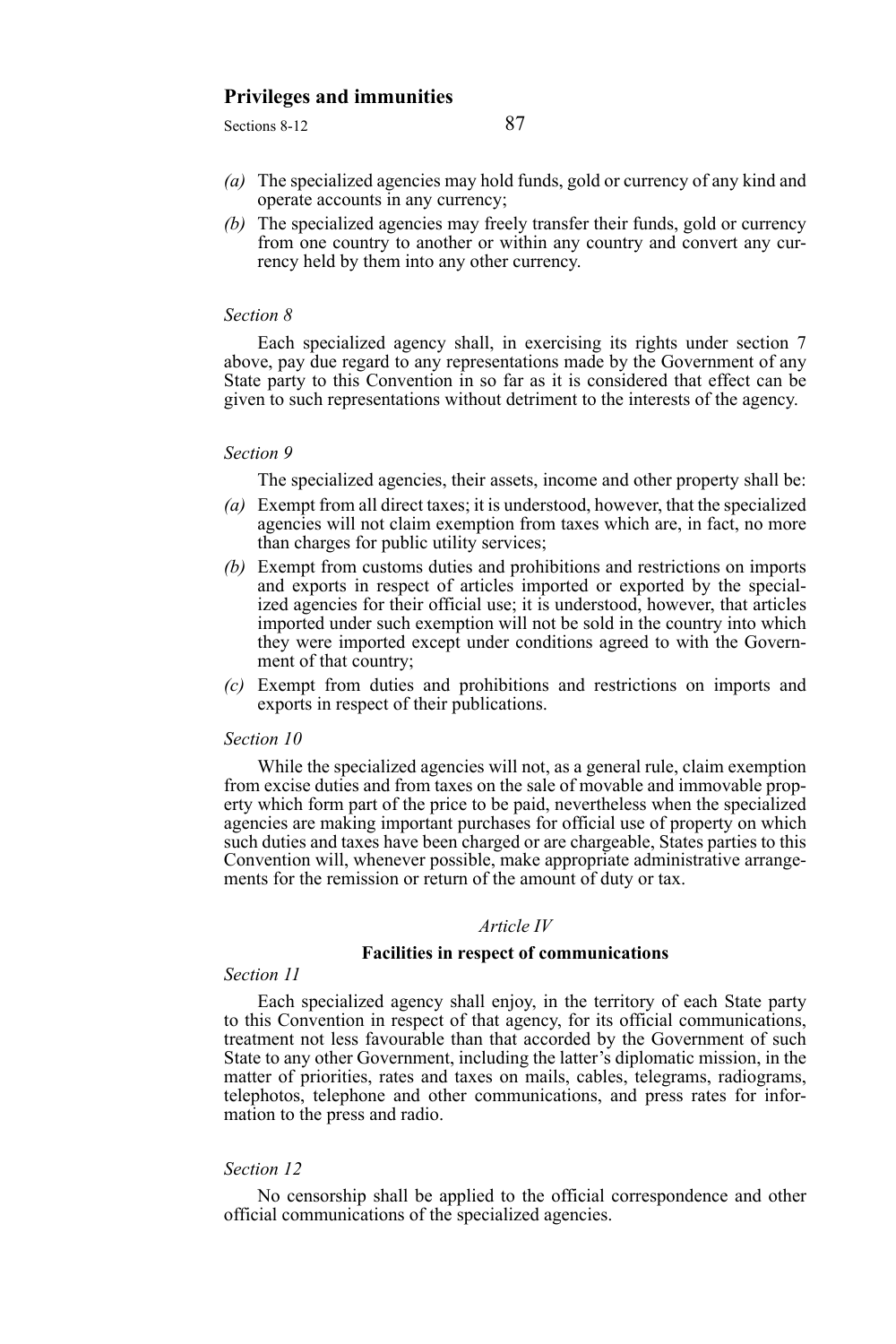Sections 8-12

- *a)* Les institutions spécialisées peuvent détenir des fonds, de l'or ou des devises de toute nature et avoir des comptes en n'importe quelle monnaie.
- *b)* Les institutions spécialisées peuvent transférer librement leurs fonds, leur or ou leurs devises d'un pays dans un autre ou à l'intérieur d'un pays quelconque et convertir toutes devises détenues par elles en toute autre monnaie.

# *Section 8*

Dans l'exercice des droits qui lui sont accordés en vertu de la section 7 ci-dessus, chacune des institutions spécialisées tiendra compte de toutes représentations qui lui seraient faites par le gouvernement de tout Etat partie à la présente Convention dans la mesure où elle estimera pouvoir y donner suite sans porter préjudice à ses propres intérêts.

#### *Section 9*

Les institutions spécialisées, leurs avoirs, revenus et autres biens sont:

- *a)* Exonérés de tout impôt direct; il est entendu, toutefois, que les institutions spécialisées ne demanderont pas l'exonération d'impôts qui ne seraient pas en excès de la simple rémunération de services d'utilité publique.
- *b)* Exonérés de tout droit de douane et de toutes prohibitions et restrictions d'importation ou d'exportation à l'égard d'objets importés ou exportés par les institutions spécialisées pour leur usage officiel; il est entendu, toutefois, que les articles ainsi importés en franchise ne seront pas vendus sur le territoire du pays dans lequel ils auront été introduits, à moins que ce ne soit à des conditions agréées par le gouvernement de ce pays.
- *c)* Exonérés de tout droit de douane et de toutes prohibitions et restrictions d'importation ou d'exportation à l'égard de leurs publications.

### *Section 10*

Bien que les institutions spécialisées ne revendiquent pas, en règle générale, l'exonération des droits d'accise et des taxes à la vente entrant dans le prix des biens mobiliers ou immobiliers, cependant, quand elles effectuent pour leur usage officiel des achats importants dont le prix comprend des droits et taxes de cette nature, les Etats parties à la présente Convention prendront, chaque fois qu'il leur sera possible, les arrangements administratifs appropriés en vue de la remise ou du remboursement du montant de ces droits et taxes.

# *Article IV*

# **Facilités de communications**

# *Section 11*

Chacune des institutions spécialisées jouira, pour ses communications officielles, sur le territoire de tout Etat partie à la présente Convention en ce qui concerne cette institution, d'un traitement non moins favorable que le traitement accordé par le gouvernement de cet Etat à tout autre gouvernement, y compris à sa mission diplomatique, en matière de priorités, tarifs et taxes sur le courrier, les câblogrammes, télégrammes, radiotélégrammes, téléphotos, communications téléphoniques et autres communications, ainsi qu'en matière de tarifs de presse pour les informations à la presse et à la radio.

### *Section 12*

La correspondance officielle et les autres communications officielles des institutions spécialisées ne pourront être censurées.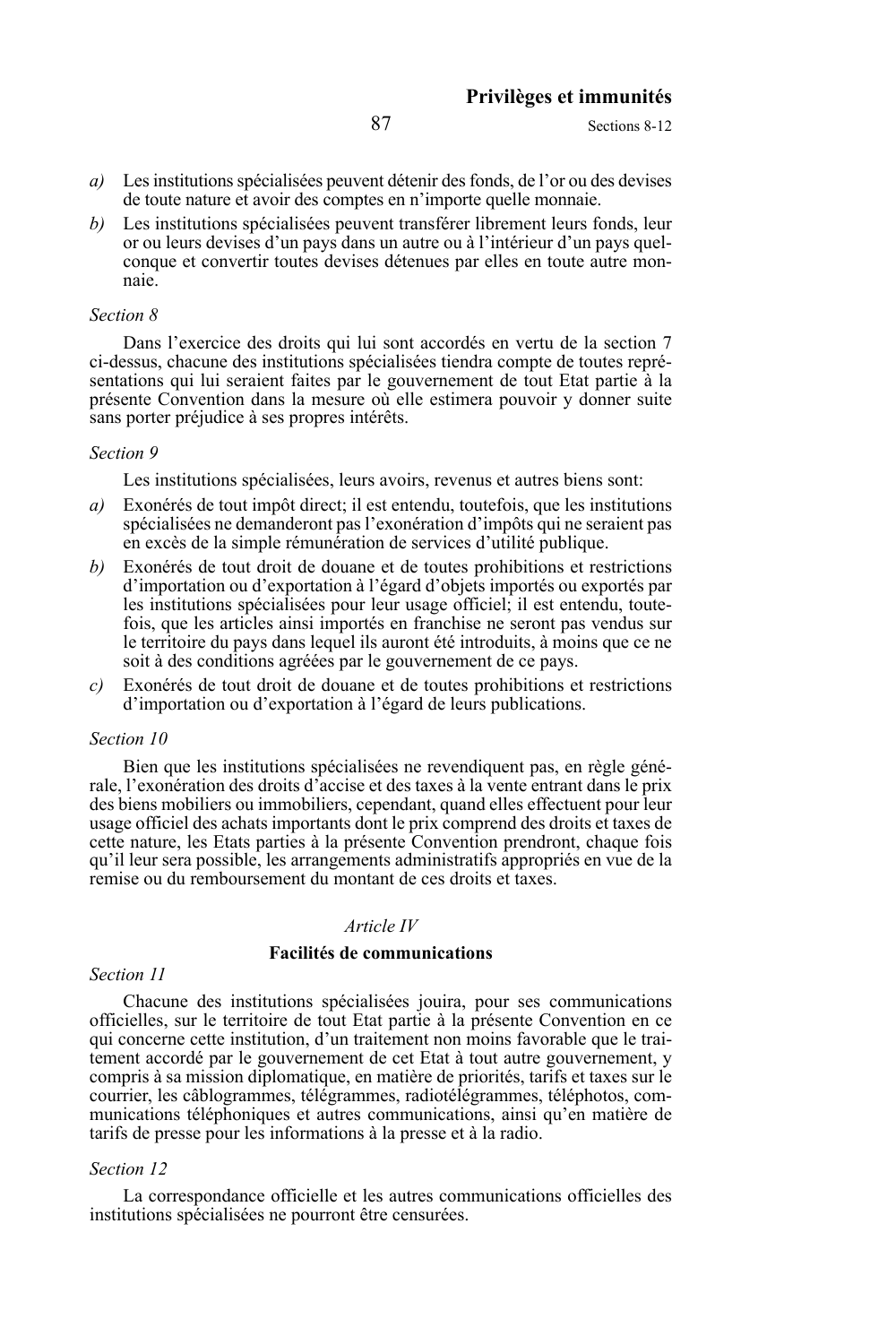Sections 13-16

88

The specialized agencies shall have the right to use codes and to dispatch and receive correspondence by courier or in sealed bags, which shall have the same immunities and privileges as diplomatic couriers and bags.

Nothing in this section shall be construed to preclude the adoption of appropriate security precautions to be determined by agreement between a State party to this Convention and a specialized agency.

# *Article V*

# **Representatives of members**

### *Section 13*

Representatives of members at meetings convened by a specialized agency shall, while exercising their functions and during their journeys to and from the place of meeting, enjoy the following privileges and immunities:

- *(a)* Immunity from personal arrest or detention and from seizure of their personal baggage, and in respect of words spoken or written and all acts done by them in their official capacity, immunity from legal process of every kind;
- *(b)* Inviolability for all papers and documents;
- *(c)* The right to use codes and to receive papers or correspondence by courier or in sealed bags;
- *(d)* Exemption in respect of themselves and their spouses from immigration restrictions, aliens' registration or national service obligations in the State which they are visiting or through which they are passing in the exercise of their functions;
- *(e)* The same facilities in respect of currency or exchange restrictions as are accorded to representatives of foreign Governments on temporary official missions;
- *(f)* The same immunities and facilities in respect of their personal baggage as are accorded to members of comparable rank of diplomatic missions.

# *Section 14*

In order to secure for the representatives of members of the specialized agencies at meetings convened by them complete freedom of speech and complete independence in the discharge of their duties, the immunity from legal process in respect of words spoken or written and all acts done by them in discharging their duties shall continue to be accorded, notwithstanding that the persons concerned are no longer engaged in the discharge of such duties.

# *Section 15*

Where the incidence of any form of taxation depends upon residence, periods during which the representatives of members of the specialized agencies at meetings convened by them are present in a member State for the discharge of their duties shall not be considered as periods of residence.

# *Section 16*

Privileges and immunities are accorded to the representatives of members, not for the personal benefit of the individuals themselves, but in order to safe-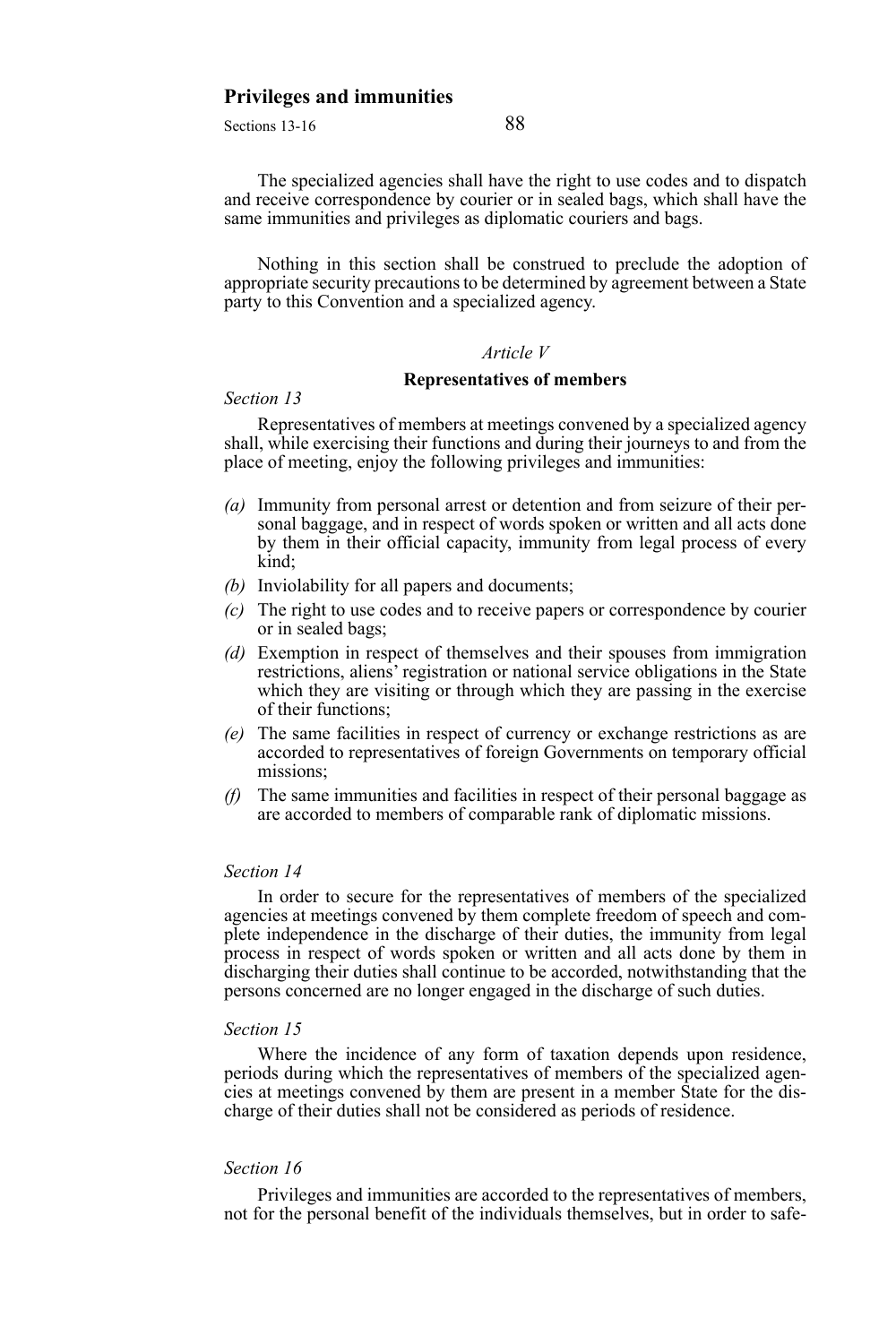# **Privilèges et immunités**

88

Sections 13-16

Les institutions spécialisées auront le droit d'employer des codes ainsi que d'expédier et de recevoir leur correspondance par des courriers ou valises scellées qui jouiront des mêmes privilèges et immunités que les courriers et valises diplomatiques.

La présente section ne pourra en aucune manière être interprétée comme interdisant l'adoption de mesures de sécurité appropriées à déterminer suivant accord entre l'Etat partie à la présente Convention et une institution spécialisée.

# *Article V*

# **Représentants des membres**

#### *Section 13*

Les représentants des membres aux réunions convoquées par une institution spécialisée jouissent, pendant l'exercice de leurs fonctions et au cours de leurs voyages à destination ou en provenance du lieu de la réunion, des privilèges et immunités suivants:

- *a)* Immunité d'arrestation ou de détention et de saisie de leurs bagages personnels et, en ce qui concerne les actes accomplis par eux en leur qualité officielle (y compris leurs paroles et écrits), immunité de toute juridiction;
- *b)* Inviolabilité de tous papiers et documents;
- *c)* Droit de faire usage de codes et de recevoir des documents ou de la correspondance par courriers ou par valises scellées;
- *d)* Exemption pour eux-mêmes et pour leurs conjoints à l'égard de toutes mesures restrictives relatives à l'immigration, de toutes formalités d'enregistrement des étrangers, et de toutes obligations de service national dans les pays visités ou traversés par eux dans l'exercice de leurs fonctions;
- *e)* Mêmes facilités en ce qui concerne les restrictions monétaires ou de change que celles qui sont accordées aux représentants de gouvernements étrangers en mission officielle temporaire;
- *f)* Mêmes immunités et facilités en ce qui concerne leurs bagages personnels que celles qui sont accordées aux membres des missions diplomatiques d'un rang comparable.

# *Section 14*

En vue d'assurer aux représentants des membres des institutions spécialisées aux réunions convoquées par elles une complète liberté de parole et une complète indépendance dans l'accomplissement de leurs fonctions, l'immunité de juridiction en ce qui concerne les paroles ou les écrits ou les actes émanant d'eux dans l'accomplissement de leurs fonctions continuera à leur être accordée même après que le mandat de ces personnes aura pris fin.

#### *Section 15*

Dans le cas où l'incidence d'un impôt quelconque est subordonnée à la résidence de l'assujetti, les périodes pendant lesquelles les représentants des membres des institutions spécialisées aux réunions convoquées par celles-ci se trouveront sur le territoire d'un membre pour l'exercice de leurs fonctions ne seront pas considérées comme des périodes de résidence.

### *Section 16*

Les privilèges et immunités sont accordés aux représentants des membres, non pour leur bénéfice personnel, mais dans le but d'assurer en toute indépen-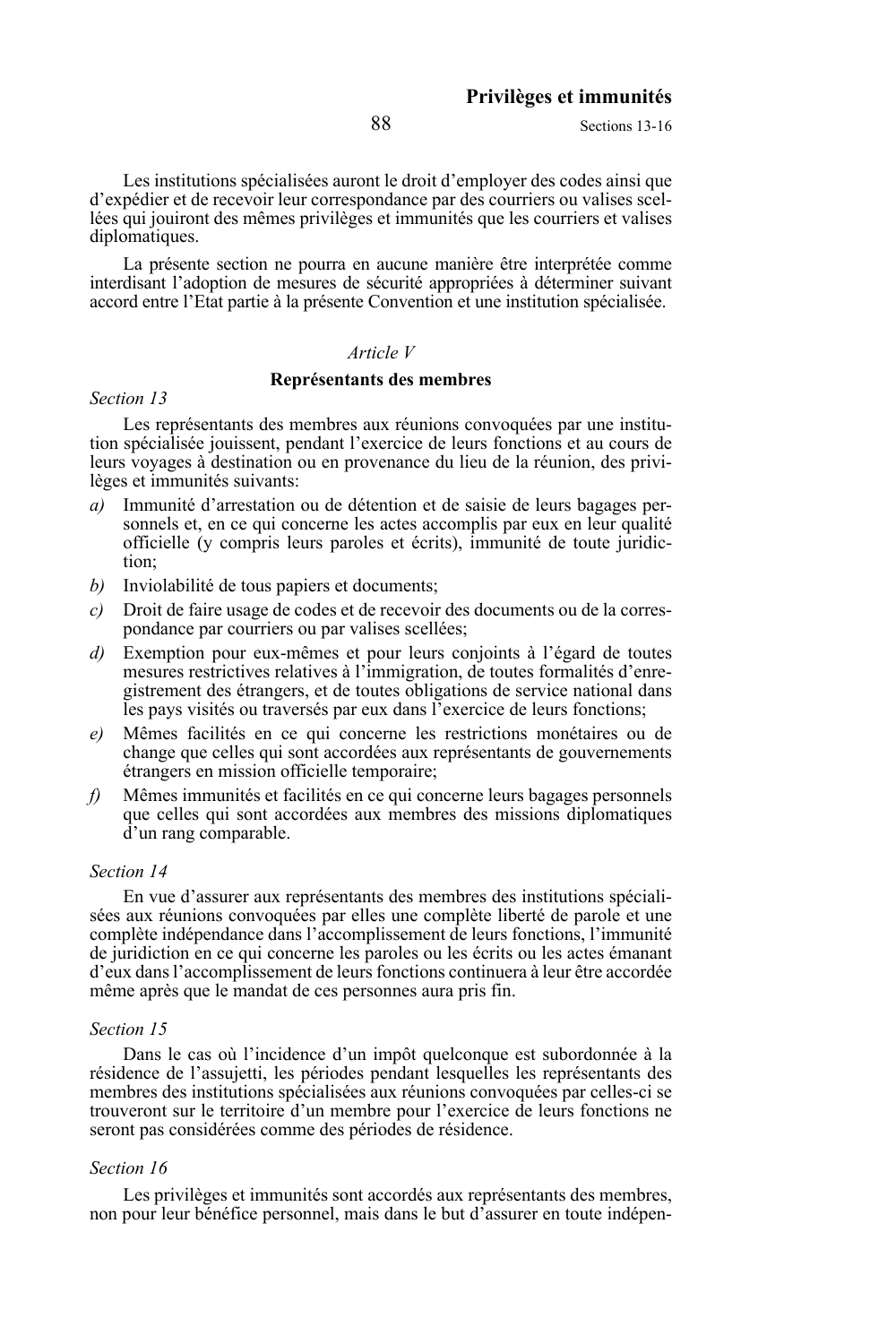Sections 17-20

89

guard the independent exercise of their functions in connexion with the specialized agencies. Consequently, a member not only has the right but is under a duty to waive the immunity of its representatives in any case where, in the opinion of the member, the immunity would impede the course of justice, and where it can be waived without prejudice to the purpose for which the immunity is accorded.

### *Section 17*

The provisions of sections 13, 14 and 15 are not applicable in relation to the authorities of a State of which the person is a national or of which he is or has been a representative.

# *Article VI*

# **Officials**

# *Section 18*

Each specialized agency will specify the categories of officials to which the provisions of this article and of article VIII shall apply. It shall communicate them to the Governments of all States parties to this Convention in respect of that agency and to the Secretary-General of the United Nations. The names of the officials included in these categories shall from time to time be made known to the above-mentioned Governments.

### *Section 19*

Officials of the specialized agencies shall:

- *(a)* Be immune from legal process in respect of words spoken or written and all acts performed by them in their official capacity;
- *(b)* Enjoy the same exemptions from taxation in respect of the salaries and emoluments paid to them by the specialized agencies and on the same conditions as are enjoyed by officials of the United Nations;
- *(c)* Be immune, together with their spouses and relatives dependent on them, from immigration restrictions and alien registration;
- *(d)* Be accorded the same privileges in respect of exchange facilities as are accorded to officials of comparable rank of diplomatic missions;
- *(e)* Be given, together with their spouses and relatives dependent on them, the same repatriation facilities in time of international crises as officials of comparable rank of diplomatic missions;
- *(f)* Have the right to import free of duty their furniture and effects at the time of first taking up their post in the country in question.

### *Section 20*

The officials of the specialized agencies shall be exempt from national service obligations, provided that in relation to the States of which they are nationals, such exemption shall be confined to officials of the specialized agencies whose names have, by reason of their duties, been placed upon a list compiled by the executive head of the specialized agency and approved by the State concerned.

Should other officials of specialized agencies be called up for national service, the State concerned shall, at the request of the specialized agency concerned, grant such temporary deferments in the call-up of such officials as may be necessary to avoid interruption in the continuation of essential work.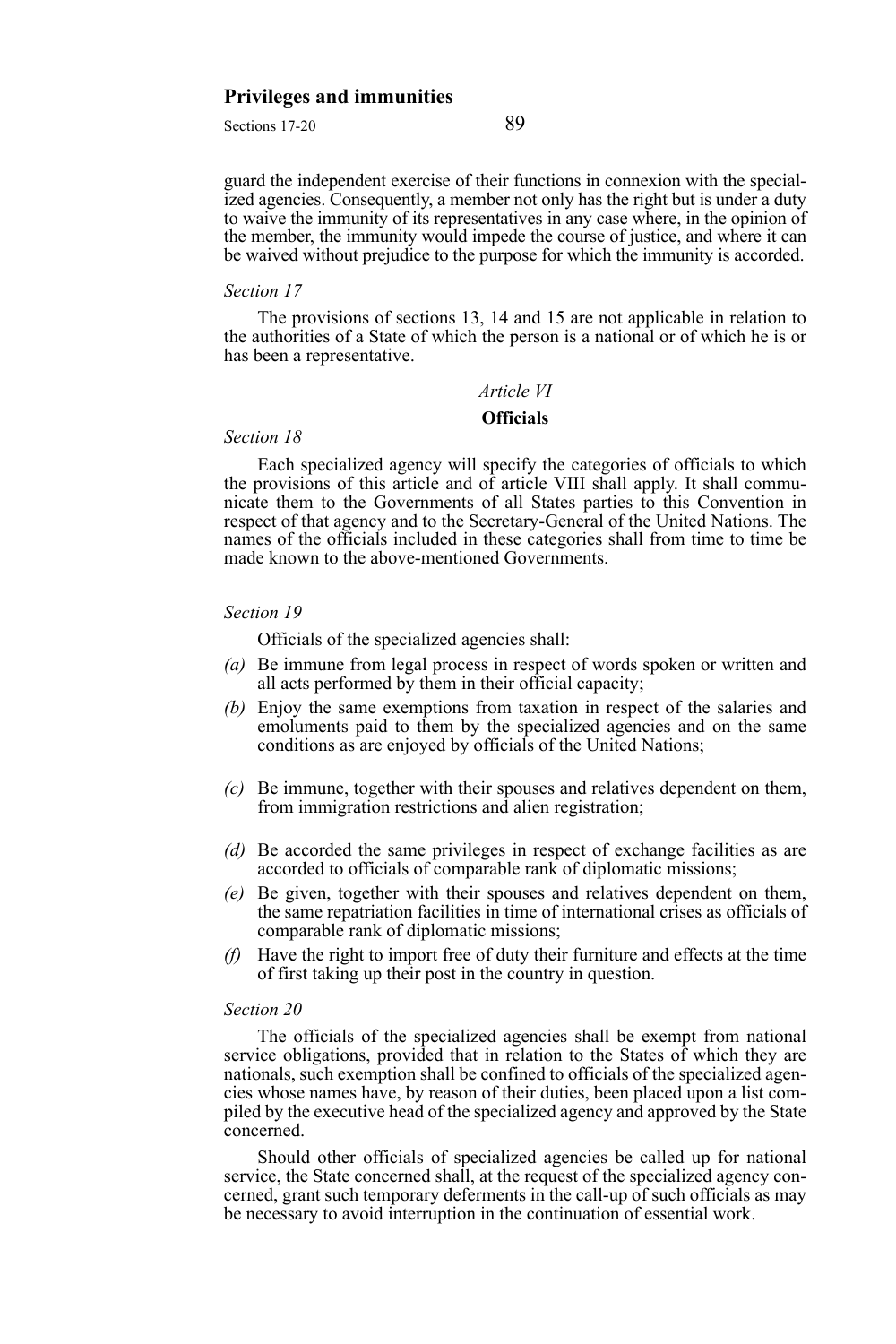# **Privilèges et immunités**

89

### Sections 17-20

dance l'exercice de leurs fonctions en ce qui concerne les institutions spécialisées. Par conséquent, un membre a non seulement le droit, mais le devoir de lever l'immunité de son représentant dans tous les cas où, à son avis, l'immunité empêcherait que justice ne soit faite et où l'immunité peut être levée sans nuire au but pour lequel elle est accordée.

### *Section 17*

Les dispositions des sections 13, 14 et 15 ne sont pas opposables aux autorités de l'Etat dont la personne est ressortissante ou dont elle est ou a été le représentant.

# *Article VI*

# **Fonctionnaires**

# *Section 18*

Chaque institution spécialisée déterminera les catégories de fonctionnaires auxquelles s'appliquent les dispositions du présent article ainsi que celles de l'article VIII. Elle en donnera communication aux gouvernements de tous les Etats parties à la présente Convention en ce qui concerne ladite institution ainsi qu'au Secrétaire général des Nations Unies. Les noms des fonctionnaires compris dans ces catégories seront communiqués de temps à autre aux gouvernements précités.

#### *Section 19*

Les fonctionnaires des institutions spécialisées:

- *a)* jouiront de l'immunité de juridiction pour les actes accomplis par eux en leur qualité officielle (y compris leurs paroles et écrits);
- *b)* jouiront, en ce qui concerne les traitements et émoluments qui leur sont versés par les institutions spécialisées, des mêmes exonérations d'impôt que celles dont jouissent les fonctionnaires de l'Organisation des Nations Unies et dans les mêmes conditions;
- *c)* ne seront pas soumis, non plus que leurs conjoints et les membres de leur famille vivant à leur charge, aux mesures restrictives relatives à l'immigration, ni aux formalités d'enregistrement des étrangers;
- *d)* jouiront, en ce qui concerne les facilités de change, des mêmes privilèges que les membres des missions diplomatiques d'un rang comparable;
- *e)* jouiront, en période de crise internationale, ainsi que leurs conjoints et les membres de leur famille vivant à leur charge, des mêmes facilités de rapatriement que les membres des missions diplomatiques de rang comparable;
- *f)* jouiront du droit d'importer en franchise leur mobilier et leurs effets à l'occasion de leur première prise de fonctions dans le pays intéressé.

#### *Section 20*

Les fonctionnaires des institutions spécialisées seront exempts de toute obligation relative au service national. Toutefois, cette exemption sera, par rapport aux Etats dont ils sont les ressortissants, limitée à ceux des fonctionnaires des institutions spécialisées qui, en raison de leurs fonctions, auront été nommément désignés sur une liste établie par le directeur général de l'institution spécialisée et approuvée par l'Etat dont ils sont les ressortissants.

En cas d'appel au service national d'autres fonctionnaires des institutions spécialisées, l'Etat intéressé accordera, à la demande de l'institution spécialisée, les sursis d'appel qui pourraient être nécessaires en vue d'éviter l'interruption d'un service essentiel.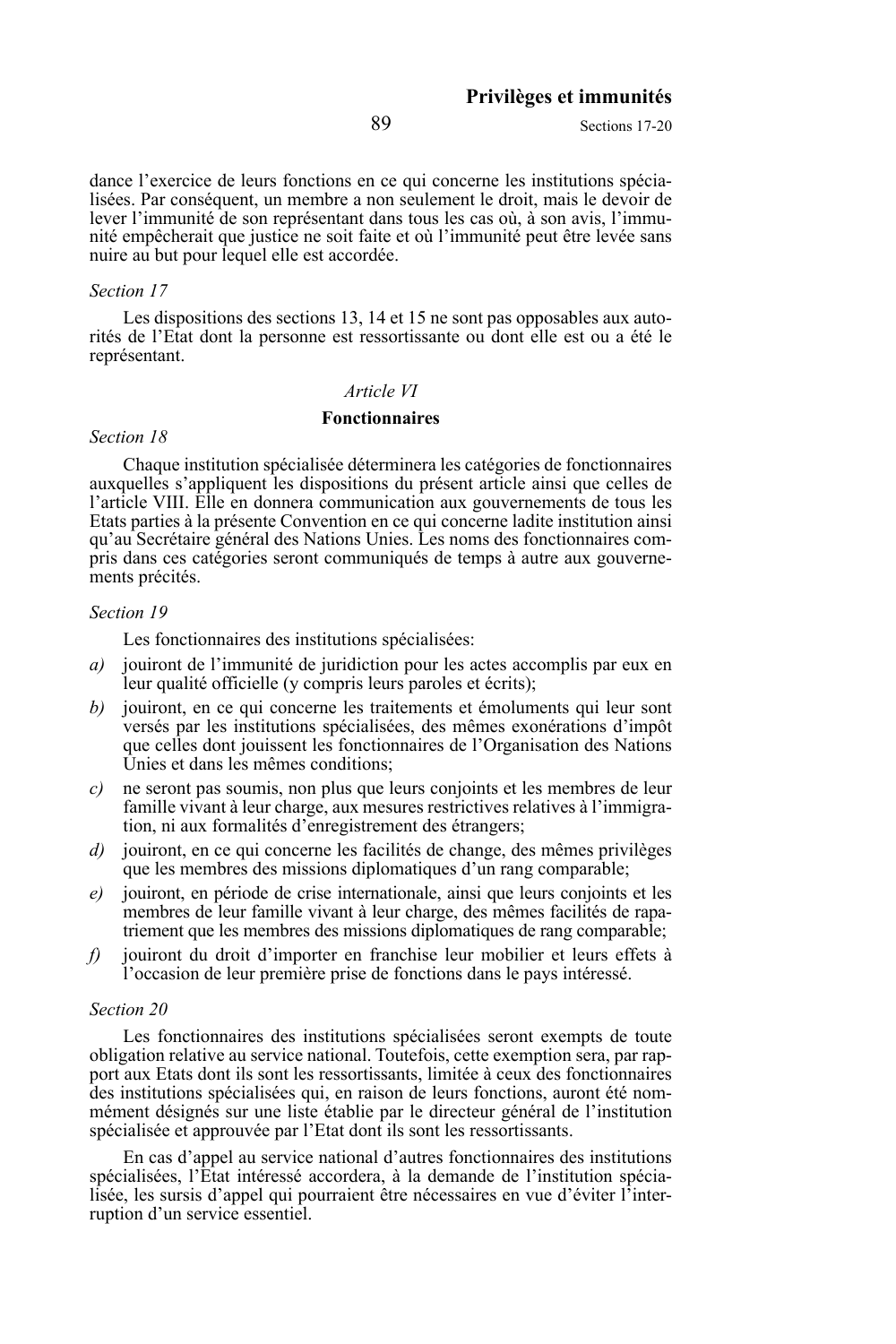Sections 21-25

90

### *Section 21*

In addition to the immunities and privileges specified in sections 19 and 20, the executive head of each specialized agency, including any official acting on his behalf during his absence from duty, shall be accorded in respect of himself, his spouse and minor children, the privileges and immunities, exemptions and facilities accorded to diplomatic envoys, in accordance with international law.

### *Section 22*

Privileges and immunities are granted to officials in the interests of the specialized agencies only and not for personal benefit of the individuals themselves. Each specialized agency shall have the right and the duty to waive the immunity of any official in any case where, in its opinion, the immunity would impede the course of justice and can be waived without prejudice to the interests of the specialized agency.

### *Section 23*

Each specialized agency shall co-operate at all times with the appropriate authorities of member States to facilitate the proper administration of justice, secure the observance of police regulations and prevent the occurrence of any abuses in connexion with the privileges, immunities and facilities mentioned in this article.

# *Article VII*

### **Abuses of privilege**

### *Section 24*

If any State party to this Convention considers that there has been an abuse of a privilege or immunity conferred by this Convention, consultations shall be held between that State and the specialized agency concerned to determine whether any such abuse has occurred and, if so, to attempt to ensure that no repetition occurs. If such consultations fail to achieve a result satisfactory to the State and the specialized agency concerned, the question whether an abuse of a privilege or immunity has occurred shall be submitted to the International Court of Justice in accordance with section 32. If the International Court of Justice finds that such an abuse has occurred, the State party to this Convention affected by such abuse shall have the right, after notification to the specialized agency in question, to withhold from the specialized agency concerned the benefits of the privilege or immunity so abused.

### *Section 25*

1. Representatives of members at meetings convened by specialized agencies, while exercising their functions and during their journeys to and from the place of meeting, and officials within the meaning of section 18, shall not be required by the territorial authorities to leave the country in which they are performing their functions on account of any activities by them in their official capacity. In the case, however, of abuse of privileges of residence committed by any such person in activities in that country outside his official functions, he may be required to leave by the Government of that country provided that:

2. (I) Representatives of members, or persons who are entitled to diplomatic immunity under section 21, shall not be required to leave the country otherwise than in accordance with the diplomatic procedure applicable to diplomatic envoys accredited to that country.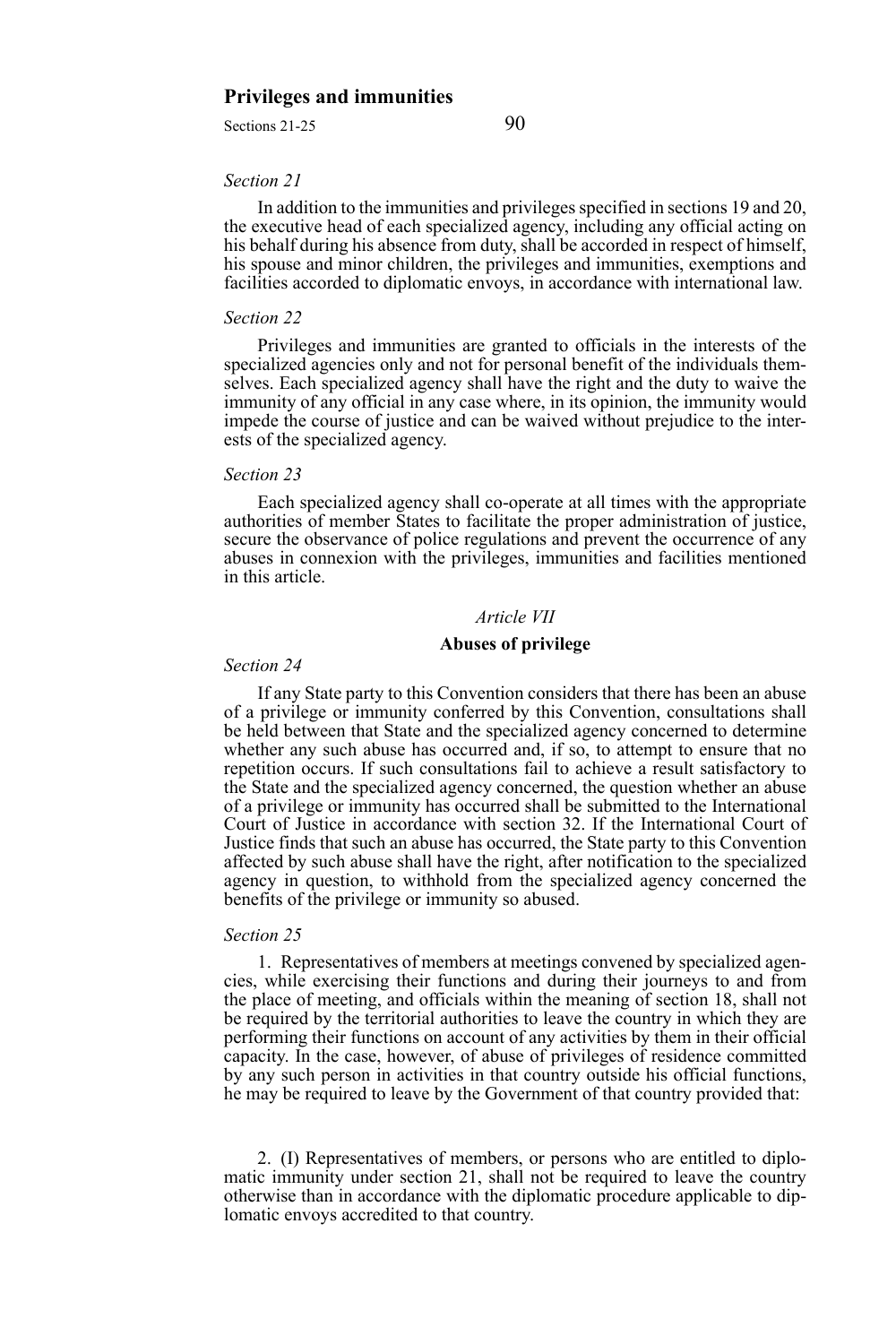Sections 21-25

### *Section 21*

Outre les privilèges et immunités prévus aux sections 19 et 20, le directeur général de chaque institution spécialisée, ainsi que tout fonctionnaire agissant en son nom pendant son absence, tant en ce qui le concerne qu'en ce qui concerne ses conjoints et enfants mineurs, jouira des privilèges, immunités, exemptions et facilités accordés, conformément au droit international, aux envoyés diplomatiques.

# *Section 22*

Les privilèges et immunités sont accordés aux fonctionnaires uniquement dans l'intérêt des institutions spécialisées et non pour leur bénéfice personnel. Chaque institution spécialisée pourra et devra lever l'immunité accordée à un fonctionnaire dans tous les cas où, à son avis, cette immunité empêcherait que justice ne soit faite et où l'immunité peut être levée sans porter préjudice aux intérêts de l'institution spécialisée.

### *Section 23*

Chaque institution spécialisée collaborera en tout temps avec les autorités compétentes des Etats membres en vue de faciliter la bonne administration de la justice, d'assurer l'observation des règlements de police et d'éviter tout abus auquel pourraient donner lieu les privilèges, immunités et facilités énumérés au présent article.

# *Article VII*

# **Abus des privilèges**

### *Section 24*

Si un Etat partie à la présente Convention estime qu'il y a eu abus d'un privilège ou d'une immunité accordés par la présente Convention, des consultations auront lieu entre cet Etat et l'institution spécialisée intéressée en vue de déterminer si un tel abus s'est produit et, dans l'affirmative, d'essayer d'en prévenir la répétition. Si de telles consultations n'aboutissent pas à un résultat satisfaisant pour l'Etat et l'institution spécialisée intéressée, la question de savoir s'il y a eu abus d'un privilège ou d'une immunité sera portée devant la Cour internationale de Justice, conformément à la section 32. Si la Cour internationale de Justice constate qu'un tel abus s'est produit, l'Etat partie à la présente Convention et affecté par ledit abus aura le droit, après notification à l'institution spécialisée intéressée, de cesser d'accorder, dans ses rapports avec cette institution, le bénéfice du privilège ou de l'immunité dont il aurait été fait abus.

#### *Section 25*

1. Les représentants des membres aux réunions convoquées par les institutions spécialisées, pendant l'exercice de leurs fonctions et au cours de leurs voyages à destination ou en provenance du lieu de réunion, ainsi que les fonctionnaires visés à la section 18, ne seront pas contraints par les autorités territoriales de quitter le pays dans lequel ils exercent leurs fonctions en raison d'activités exercées par eux en leur qualité officielle. Toutefois, dans le cas où une telle personne abuserait du privilège de résidence en exerçant dans ce pays des activités sans rapport avec ses fonctions officielles, elle pourra être contrainte de quitter le pays par le gouvernement de celui-ci, sous réserve des dispositions ci-après.

2. i) Les représentants des membres ou les personnes jouissant de l'immunité diplomatique aux termes de la section 21 ne seront pas contraints de quitter le pays si ce n'est conformément à la procédure diplomatique applicable aux envoyés diplomatiques accrédités dans ce pays.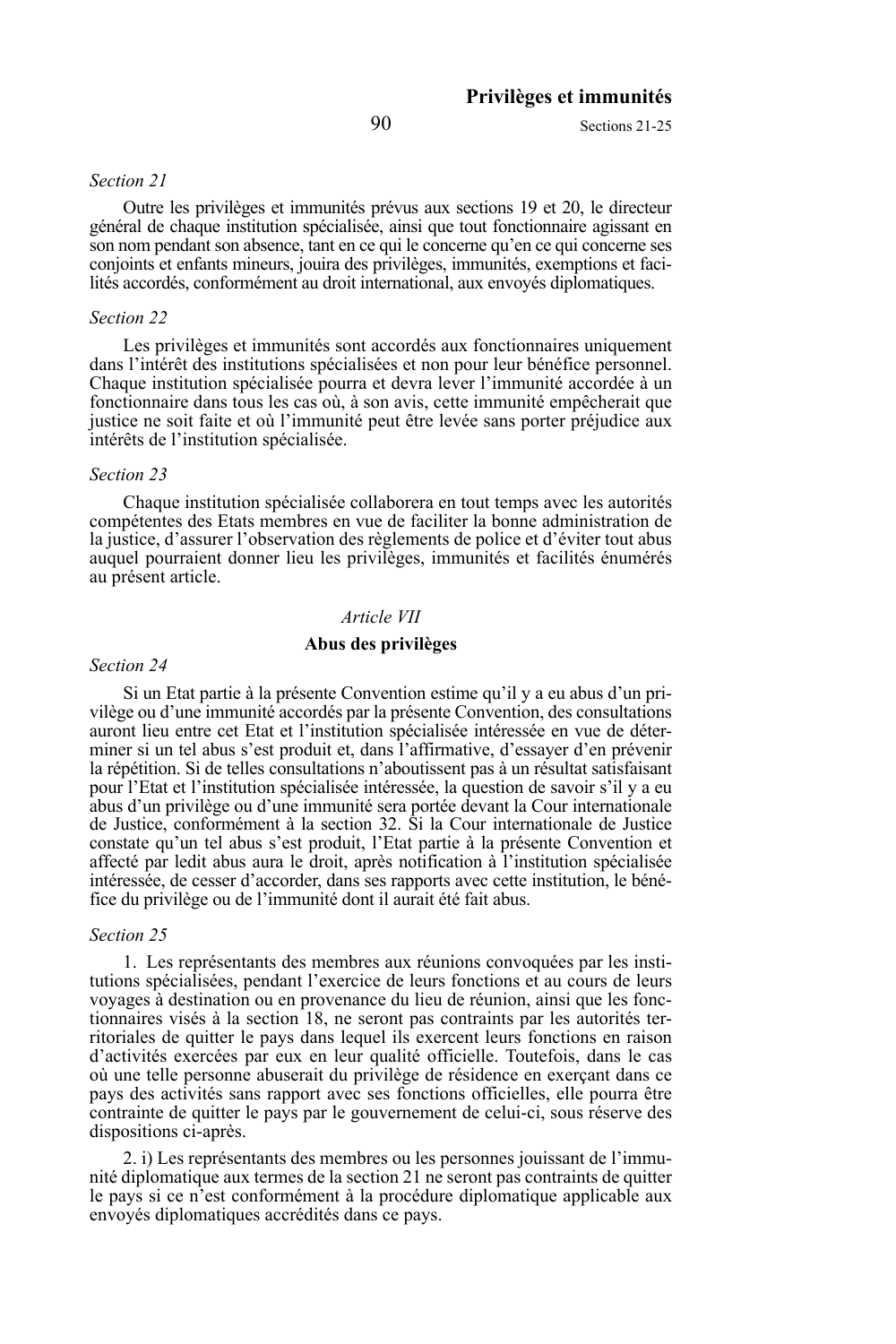Sections 26-31

# 91

(II) In the case of an official to whom section 21 is not applicable, no order to leave the country shall be issued other than with the approval of the Foreign Minister of the country in question, and such approval shall be given only after consultation with the executive head of the specialized agency concerned; and, if expulsion proceedings are taken against an official, the executive head of the specialized agency shall have the right to appear in such proceedings on behalf of the person against whom they are instituted.

# *Article VIII*

### **Laissez-passer**

### *Section 26*

Officials of the specialized agencies shall be entitled to use the United Nations *laissez-passer* in conformity with administrative arrangements to be concluded between the Secretary-General of the United Nations and the competent authorities of the specialized agencies, to which agencies special powers to issue *laissez-passer* may be delegated. The Secretary-General of the United Nations shall notify each State party to this Convention of each administrative arrangement so concluded.

### *Section 27*

States parties to this Convention shall recognize and accept the United Nations *laissez-passer* issued to officials of the specialized agencies as valid travel documents.

## *Section 28*

Applications for visas, where required, from officials of specialized agencies holding United Nations *laissez-passer*, when accompanied by a certificate that they are travelling on the business of a specialized agency, shall be dealt with as speedily as possible. In addition, such persons shall be granted facilities for speedy travel.

### *Section 29*

Similar facilities to those specified in section 28 shall be accorded to experts and other persons who, though not the holders of United Nations *laissez-passer*, have a certificate that they are travelling on the business of a specialized agency.

### *Section 30*

The executive heads, assistant executive heads, heads of departments and other officials of a rank not lower than head of department of the specialized agencies, travelling on United Nations *laissez-passer* on the business of the specialized agencies, shall be granted the same facilities for travel as are accorded to officials of comparable rank in diplomatic missions.

#### *Article IX*

### **Settlement of disputes**

### *Section 31*

Each specialized agency shall make provision for appropriate modes of settlement of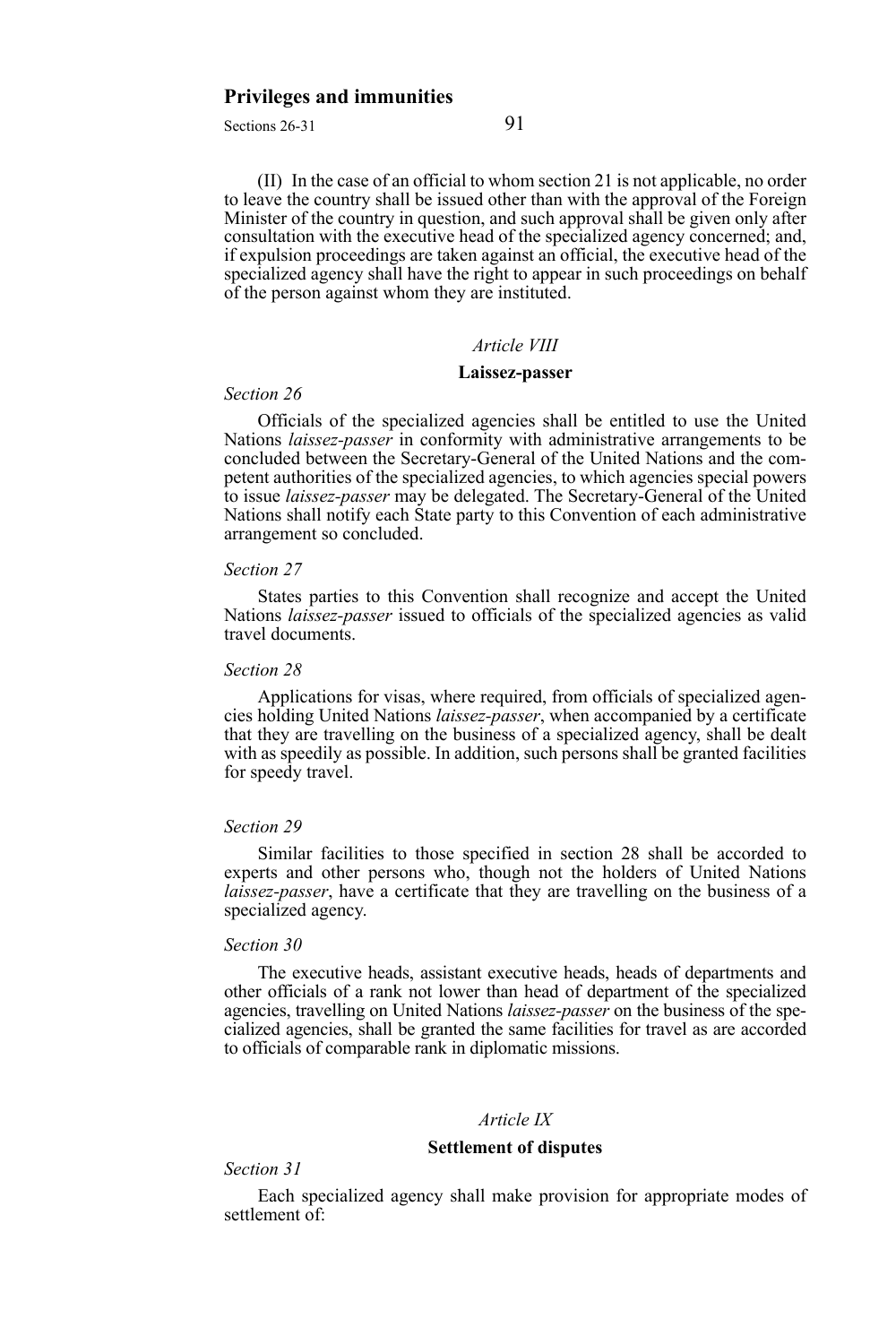# **Privilèges et immunités**

91

Sections 26-31

ii) Dans le cas d'un fonctionnaire auquel ne s'applique pas la section 21, aucune décision d'expulsion ne sera prise sans l'approbation du ministre des Affaires étrangères du pays en question, approbation qui ne sera donnée qu'après consultation avec le directeur général de l'institution spécialisée intéressée; et, si une procédure d'expulsion est engagée contre un fonctionnaire, le directeur général de l'institution spécialisée aura le droit d'intervenir dans cette procédure pour la personne contre laquelle la procédure est intentée.

# *Article VIII*

# **Laissez-passer**

### *Section 26*

Les fonctionnaires des institutions spécialisées auront le droit d'utiliser les laissez-passer des Nations Unies, et ce conformément à des arrangements administratifs qui seront négociés entre le Secrétaire général des Nations Unies et les autorités compétentes des institutions spécialisées auxquelles seront délégués les pouvoirs spéciaux de délivrer les laissez-passer. Le Secrétaire général des Nations Unies notifiera à chacun des Etats parties à la présente Convention les arrangements administratifs qui auront été conclus.

# *Section 27*

Les laissez-passer des Nations Unies délivrés aux fonctionnaires des institutions spécialisées seront reconnus et acceptés comme titre valable de voyager par les Etats parties à la présente Convention.

## *Section 28*

Les demandes de visas (lorsque des visas sont nécessaires) émanant de fonctionnaires des institutions spécialisées titulaires de laissez-passer des Nations Unies et accompagnées d'un certificat attestant que ces fonctionnaires voyagent pour le compte d'une institution spécialisée devront être examinées dans le plus bref délai possible. En outre, des facilités de voyage rapide seront accordées aux titulaires de ces laissez-passer.

### *Section 29*

Des facilités analogues à celles qui sont mentionnées à la section 28 seront accordées aux experts et autres personnes qui, sans être munis d'un laissez-passer des Nations Unies, seront porteurs d'un certificat attestant qu'ils voyagent pour le compte d'une institution spécialisée.

### *Section 30*

Les directeurs généraux des institutions spécialisées, directeurs généraux adjoints, directeurs de départements et autres fonctionnaires d'un rang au moins égal à celui de directeur de département des institutions spécialisées, voyageant pour le compte des institutions spécialisées et munis d'un laissez-passer des Nations Unies, jouiront des mêmes facilités de voyage que les membres des missions diplomatiques d'un rang comparable.

# *Article IX*

### **Règlement des différends**

### *Section 31*

Chaque institution spécialisée devra prévoir des modes de règlement appropriés pour: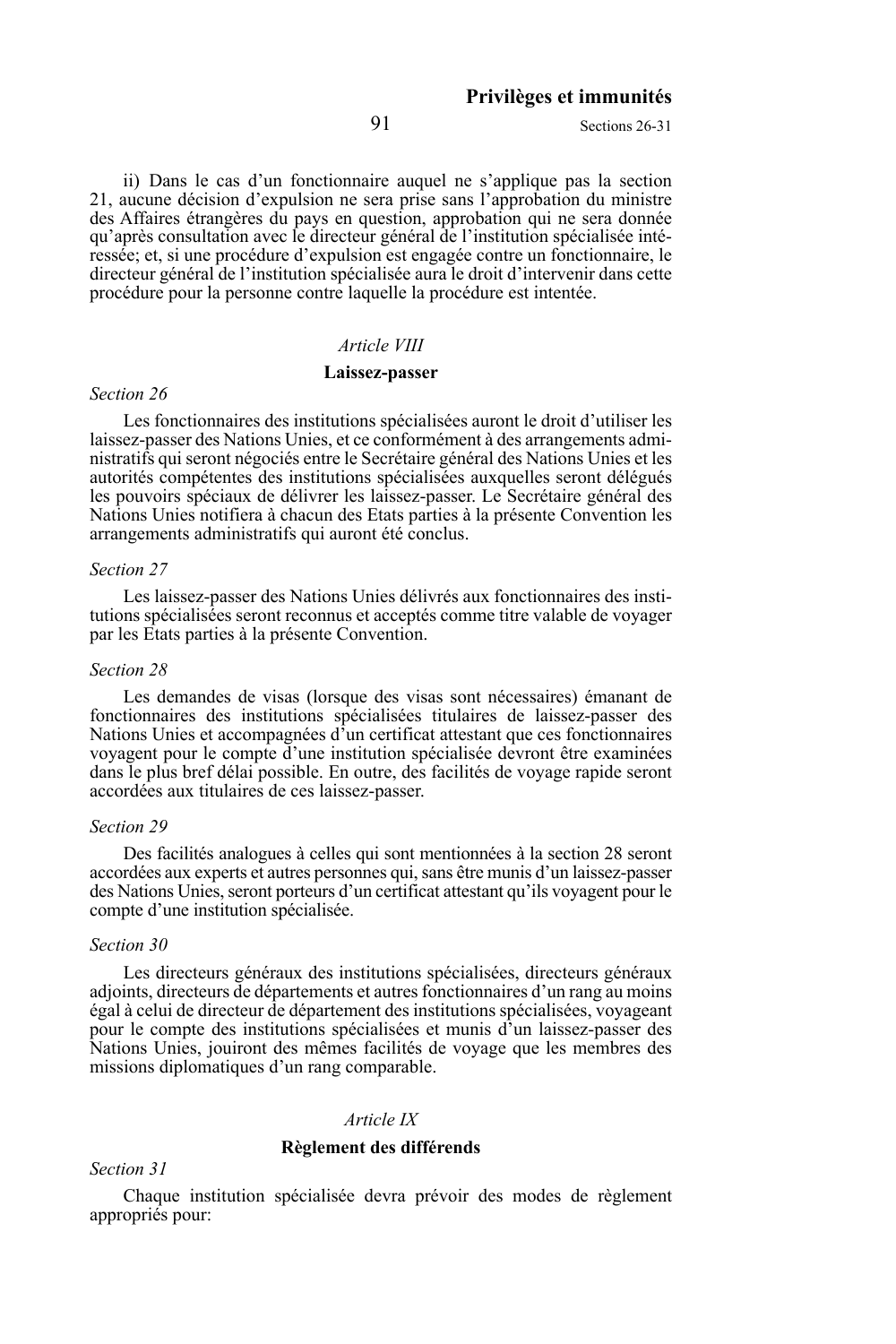Sections 32-37

92

- *(a)* Disputes arising out of contracts or other disputes of private character to which the specialized agency is a party;
- *(b)* Disputes involving any official of a specialized agency who by reason of his official position enjoys immunity, if immunity has not been waived in accordance with the provisions of section 22.

# *Section 32*

All differences arising out of the interpretation or application of the present Convention shall be referred to the International Court of Justice unless in any case it is agreed by the parties to have recourse to another mode of settlement. If a difference arises between one of the specialized agencies on the one hand, and a member on the other hand, a request shall be made for an advisory opinion on any legal question involved in accordance with Article 96 of the Charter and Article 65 of the Statute of the Court and the relevant provisions of the agreements concluded between the United Nations and the specialized agency concerned. The opinion given by the Court shall be accepted as decisive by the parties.

### *Article X*

# **Annexes and application to individual specialized agencies**

# *Section 33*

In their application to each specialized agency, the standard clauses shall operate subject to any modifications set forth in the final (or revised) text of the annex relating to that agency, as provided in sections 36 and 38.

# *Section 34*

The provisions of the Convention in relation to any specialized agency must be interpreted in the light of the functions with which that agency is entrusted by its constitutional instrument.

# *Section 35*

Draft annexes I to IX\* are recommended to the specialized agencies named therein. In the case of any specialized agency not mentioned by name in section 1, the Secretary-General of the United Nations shall transmit to the agency a draft annex recommended by the Economic and Social Council.

### *Section 36*

The final text of each annex shall be that approved by the specialized agency in question in accordance with its constitutional procedure. A copy of the annex as approved by each specialized agency shall be transmitted by the agency in question to the Secretary-General of the United Nations and shall thereupon replace the draft referred to in section 35.

#### *Section 37*

The present Convention becomes applicable to each specialized agency when it has transmitted to the Secretary-General of the United Nations the final text of the relevant annex and has informed him that it accepts the standard clauses, as modified by this annex, and undertakes to give effect to sec-

<sup>\*</sup> Ed. note: For the text of the abovementioned draft annexes, see *Official Records of the General Assembly, Second Session, Resolutions*, page 124 *et seq*.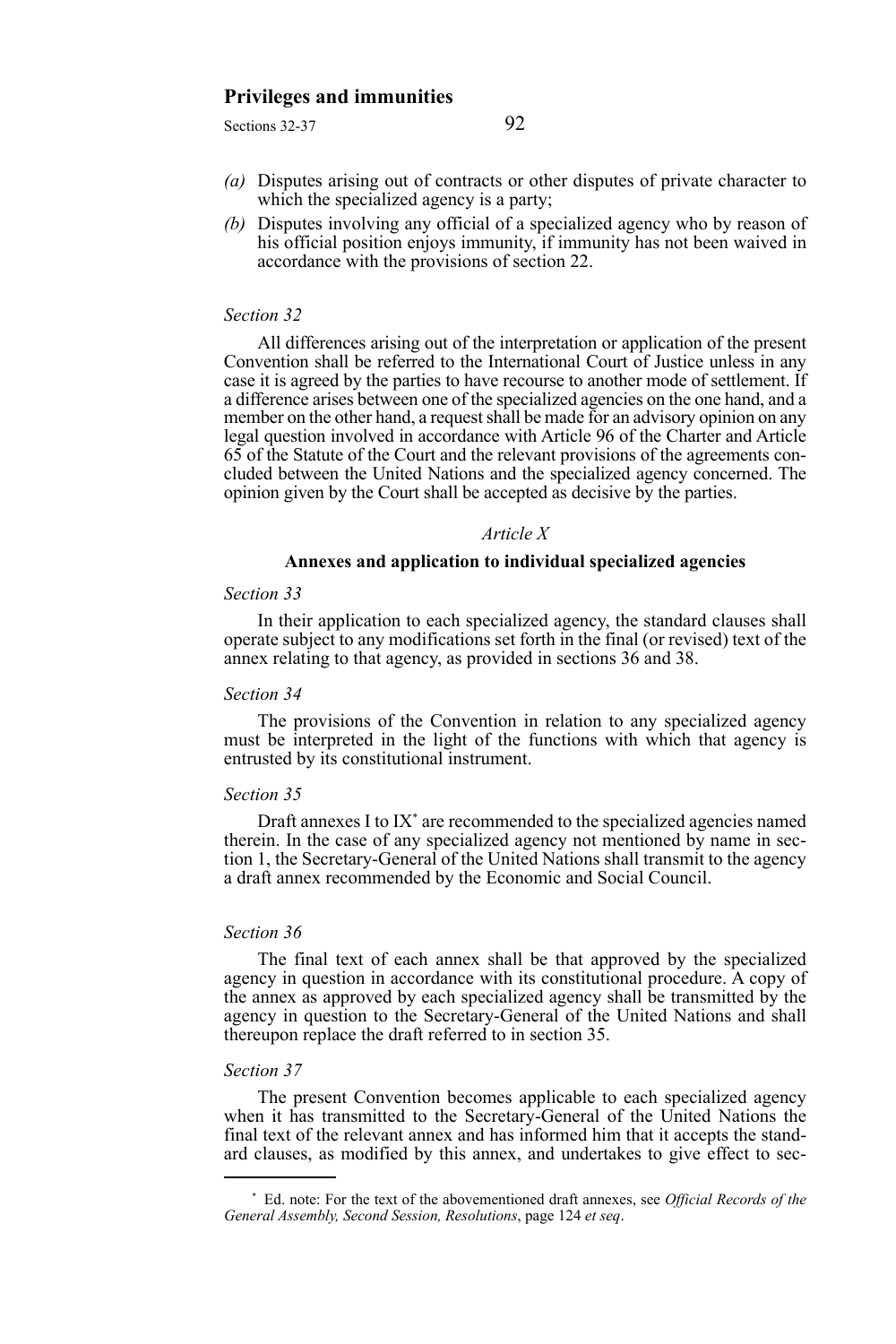Sections 32-37

- *a)* les différends en matière de contrats ou autres différends de droit privé dans lesquels l'institution spécialisée serait partie;
- *b)* les différends dans lesquels serait impliqué un fonctionnaire d'une institution spécialisée qui, du fait de sa situation officielle, jouit de l'immunité, si cette immunité n'a pas été levée conformément aux dispositions de la section 22.

# *Section 32*

Toute contestation portant sur l'interprétation ou l'application de la présente Convention sera portée devant la Cour internationale de Justice, à moins que, dans un cas donné, les parties ne conviennent d'avoir recours à un autre mode de règlement. Si un différend surgit entre une des institutions spécialisées d'une part, et un Etat membre d'autre part, un avis consultatif sur tout point de droit soulevé sera demandé en conformité de l'Article 96 de la Charte et de l'Article 65 du Statut de la Cour, ainsi que des dispositions correspondantes des accords conclus entre les Nations Unies et l'institution spécialisée intéressée. L'avis de la Cour sera acceptée par les parties comme décisif.

# *Article X*

# **Annexes et application de la Convention à chaque institution spécialisée**

# *Section 33*

Les clauses standard s'appliqueront à chaque institution spécialisée, sous réserve de toute modification résultant du texte final (ou révisé) de l'annexe relative à cette institution, ainsi qu'il est prévu aux sections 36 et 38.

# *Section 34*

Les dispositions de la Convention doivent être interprétées à l'égard de chacune des institutions spécialisées en tenant compte des attributions qui lui sont assignées par son acte organique.

# *Section 35*

Les projets d'annexes I à IX<sup>\*</sup> constituent des recommandations aux institutions spécialisées qui y sont nommément désignées. Dans le cas d'une institution spécialisée qui n'est pas désignée à la section 1, le Secrétaire général des Nations Unies transmettra à cette institution un projet d'annexe recommandé par le Conseil économique et social.

### *Section 36*

Le texte final de chaque annexe sera celui qui aura été approuvé par l'institution spécialisée intéressée, conformément à sa procédure constitutionnelle. Chacune des institutions spécialisées transmettra au Secrétaire général des Nations Unies une copie de l'annexe approuvée par elle, qui remplacera le projet visé à la section 35.

### *Section 37*

La présente Convention deviendra applicable à une institution spécialisée lorsque celle-ci aura transmis au Secrétaire général des Nations Unies le texte final de l'annexe qui la concerne et lui aura notifié son acceptation des clauses standard modifiées par l'annexe et son engagement de donner effet aux sec-

<sup>\*</sup> Note de l'éditeur: Pour le texte de ces projets d'annexes, voir les *Documents officiels de l'Assemblée générale, deuxième session, Résolutions*, pp. 124 et suiv.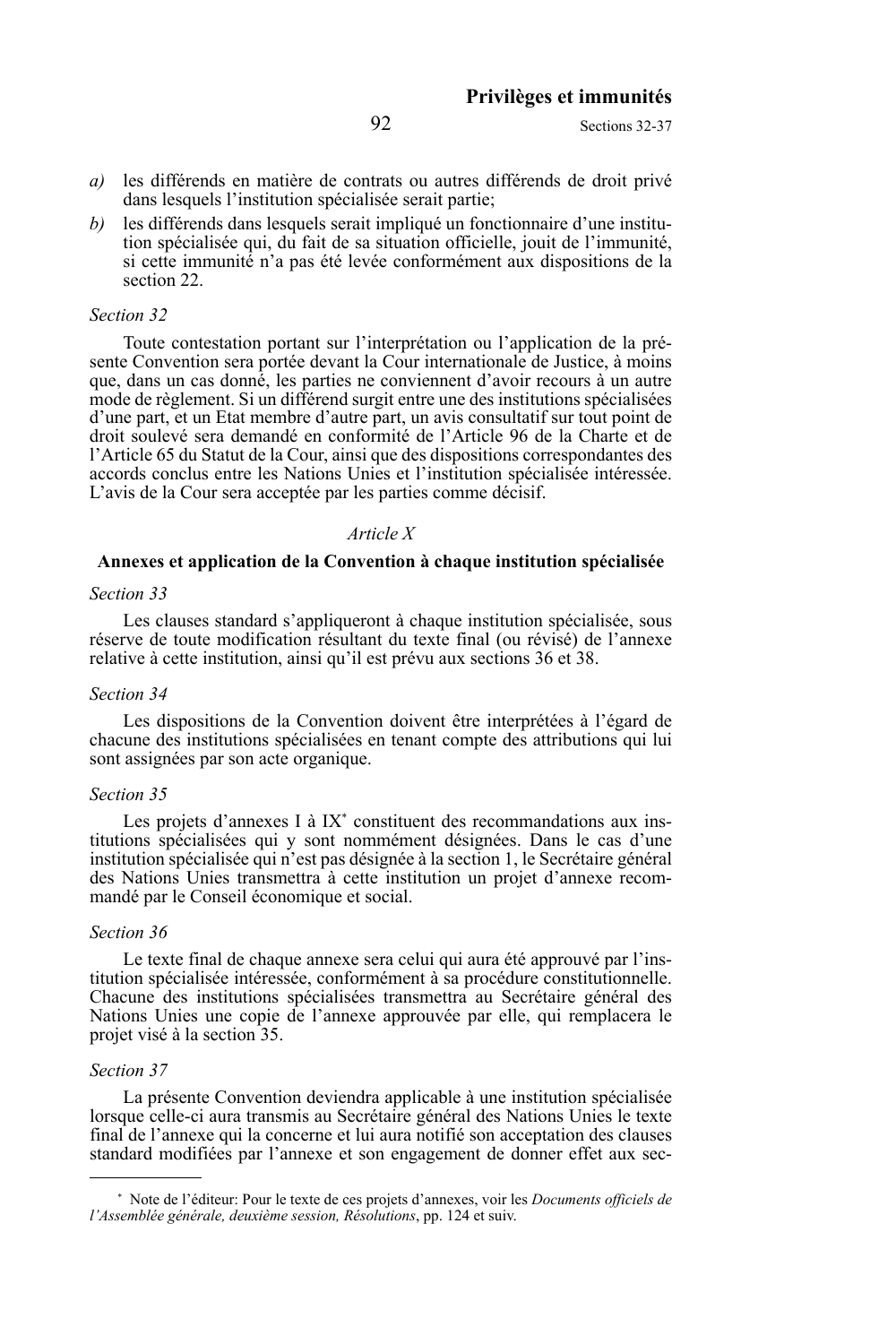Sections 38-42

# 93

tions 8, 18, 22, 23, 24, 31, 32, 42 and 45 (subject to any modification of section 32 which may be found necessary in order to make the final text of the annex consonant with the constitutional instrument of the agency) and any provisions of the annex placing obligations on the agency. The Secretary-General shall communicate to all Members of the United Nations and to other States members of the specialized agencies certified copies of all annexes transmitted to him under this section and of revised annexes transmitted under section 38.

### *Section 38*

If, after the transmission of a final annex under section 36, any specialized agency approves any amendments thereto in accordance with its constitutional procedure, a revised annex shall be transmitted by it to the Secretary-General of the United Nations.

### *Section 39*

The provisions of this Convention shall in no way limit or prejudice the privileges and immunities which have been, or may hereafter be, accorded by any State to any specialized agency by reason of the location in the territory of that State of its headquarters or regional offices. This Convention shall not be deemed to prevent the conclusion between any State party thereto and any specialized agency of supplemental agreements adjusting the provisions of this Convention or extending or curtailing the privileges and immunities thereby granted.

### *Section 40*

It is understood that the standard clauses, as modified by the final text of an annex sent by a specialized agency to the Secretary-General of the United Nations under section  $36$  (or any revised annex sent under section 38), will be consistent with the provisions of the constitutional instrument then in force of the agency in question, and that if any amendment to that instrument is necessary for the purpose of making the constitutional instrument so consistent, such amendment will have been brought into force in accordance with the constitutional procedure of that agency before the final (or revised) annex is transmitted.

The Convention shall not itself operate so as to abrogate, or derogate from, any provisions of the constitutional instrument of any specialized agency or any rights or obligations which the agency may otherwise have, acquire, or assume.

### *Article XI*

#### **Final provisions**

#### *Section 41*

Accession to this Convention by a Member of the United Nations and (subject to section 42) by any State member of a specialized agency shall be effected by deposit with the Secretary-General of the United Nations of an instrument of accession which shall take effect on the date of its deposit.

### *Section 42*

Each specialized agency concerned shall communicate the text of this Convention together with the relevant annexes to those of its members which are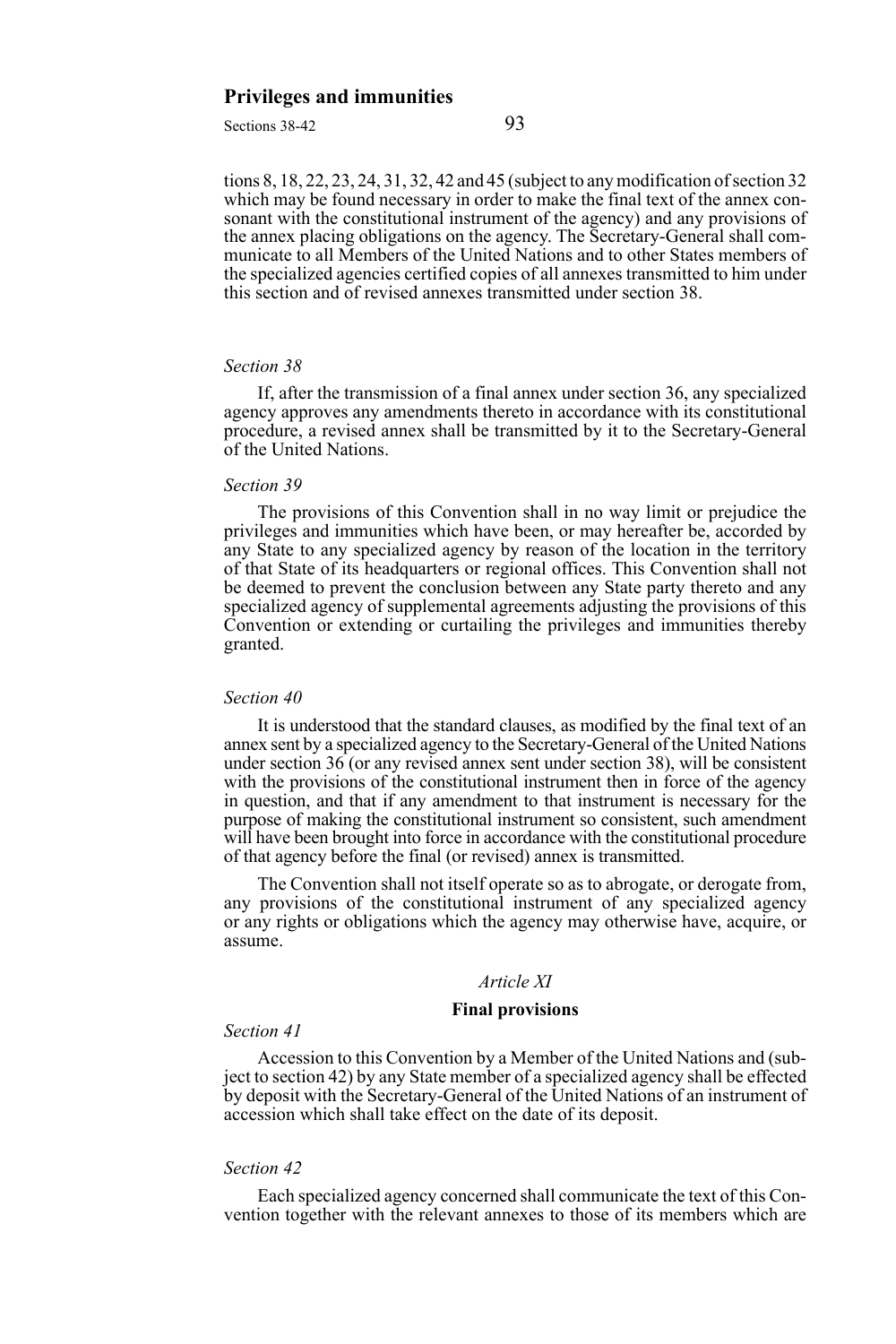Sections 38-42

tions 8, 18, 22, 23, 24, 31, 32, 42 et 45 (sous réserve de toutes modifications de la section 32 qu'il pourrait être nécessaire d'apporter au texte final de l'annexe pour que celui-ci soit conforme à l'acte organique de l'institution) ainsi qu'à toutes dispositions de l'annexe qui imposent des obligations à l'institution. Le Secrétaire général communiquera à tous les Membres de l'Organisation des Nations Unies ainsi qu'à tous autres Etats membres des institutions spécialisées des copies certifiées conformes de toutes les annexes qui lui auraient été transmises en vertu de la présente section, ainsi que des annexes révisées transmises en vertu de la section 38.

# *Section 38*

Si une institution spécialisée, après avoir transmis le texte final d'une annexe conformément à la section 36, adopte conformément à sa procédure constitutionnelle certains amendements à cette annexe, elle transmettra le texte révisé de l'annexe au Secrétaire général des Nations Unies.

### *Section 39*

Les dispositions de la présente Convention ne comporteront aucune limitation et ne porteront en rien préjudice aux privilèges et immunités qui ont été déjà ou qui pourraient être accordés par un Etat à une institution spécialisée en raison de l'établissement de son siège ou de ses bureaux régionaux sur le territoire de cet Etat. La présente Convention ne saurait être interprétée comme interdisant la conclusion entre un Etat partie et une institution spécialisée d'accords additionnels tendant à l'aménagement des dispositions de la présente Convention, à l'extension ou à la limitation des privilèges et immunités qu'elle accorde.

# *Section 40*

Il est entendu que les clauses standard modifiées par le texte final d'une annexe transmise par une institution spécialisée au Secrétaire général de l'Organisation des Nations Unies en vertu de la section 36 (ou d'une annexe révisée transmise en vertu de la section 38) devront être en harmonie avec les dispositions de l'acte organique de l'institution alors en vigueur, et que s'il est nécessaire d'apporter à cet effet un amendement à cet acte un tel amendement devra avoir été mis en vigueur conformément à la procédure constitutionnelle de l'institution avant la transmission du texte final (ou révisé) de l'annexe.

Aucune disposition de l'acte organique d'une institution spécialisée, ni aucun droit ou obligation que cette institution peut par ailleurs posséder, acquérir ou assumer, ne sauraient être abrogés par le seul effet de la présente Convention, qui ne pourra pas davantage y apporter de dérogation.

# *Article XI*

# **Dispositions finales**

### *Section 41*

L'adhésion à la présente Convention par un Membre de l'Organisation des Nations Unies et (sous réserve de la section 42) par tout Etat membre d'une institution spécialisée s'effectuera par le dépôt auprès du Secrétaire général de l'Organisation des Nations Unies d'un instrument d'adhésion qui prendra effet à la date de son dépôt.

### *Section 42*

Chaque institution spécialisée intéressée communiquera le texte de la présente Convention ainsi que des annexes qui la concernent à ceux de ses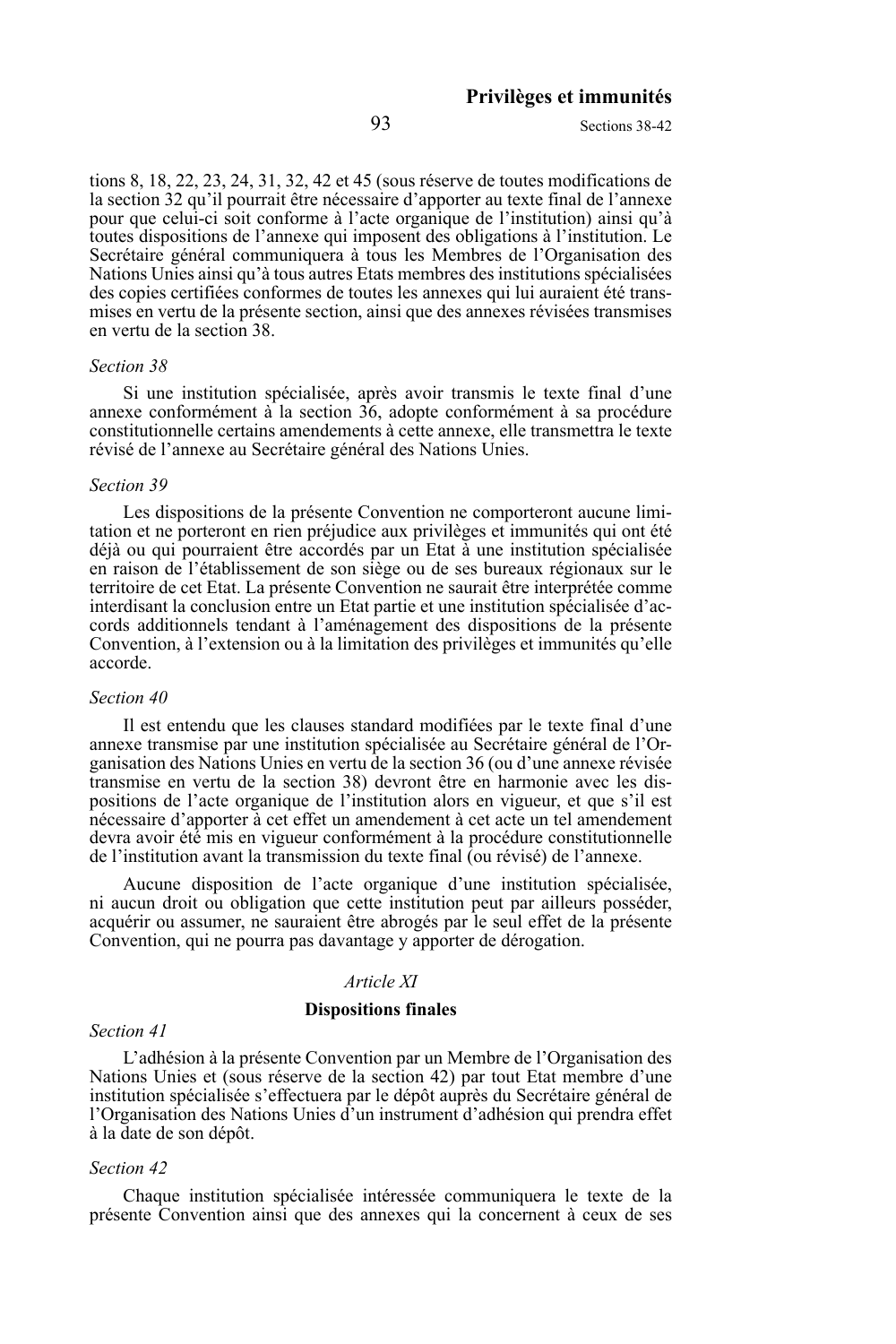Sections 43-47

94

not Members of the United Nations and shall invite them to accede thereto in respect of that agency by depositing an instrument of accession to this Convention in respect thereof either with the Secretary-General of the United Nations or with the executive head of the specialized agency.

### *Section 43*

Each State party to this Convention shall indicate in its instrument of accession the specialized agency or agencies in respect of which it undertakes to apply the provisions of this Convention. Each State party to this Convention may by subsequent written notification to the Secretary-General of the United Nations undertake to apply the provisions of this Convention to one or more further specialized agencies. This notification shall take effect on the date of its receipt by the Secretary-General.

### *Section 44*

This Convention shall enter into force for each State party to this Convention in respect of a specialized agency when it has become applicable to that agency in accordance with section 37 and the State party has undertaken to apply the provisions of the Convention to that agency in accordance with section 43.

## *Section 45*

The Secretary-General of the United Nations shall inform all Members of the United Nations, as well as all members of the specialized agencies, and executive heads of the specialized agencies, of the deposit of each instrument of accession received under section 41 and of subsequent notifications received under section 43. The executive head of a specialized agency shall inform the Secretary-General of the United Nations and the members of the agency concerned of the deposit of any instrument of accession deposited with him under section 42.

### *Section 46*

It is understood that, when an instrument of accession or a subsequent notification is deposited on behalf of any State, this State will be in a position under its own law to give effect to the terms of this Convention, as modified by the final texts of any annexes relating to the agencies covered by such accessions or notifications.

### *Section 47*

1. Subject to the provisions of paragraphs 2 and 3 of this section, each State party to this Convention undertakes to apply this Convention in respect of each specialized agency covered by its accession or subsequent notification, until such time as a revised convention or annex shall have become applicable to that agency and the said State shall have accepted the revised convention or annex. In the case of a revised annex, the acceptance of States shall be by a notification addressed to the Secretary-General of the United Nations, which shall take effect on the date of its receipt by the Secretary-General.

2. Each State party to this Convention, however, which is not, or has ceased to be, a member of a specialized agency, may address a written notification to the Secretary-General of the United Nations and the executive head of the agency concerned to the effect that it intends to withhold from that agency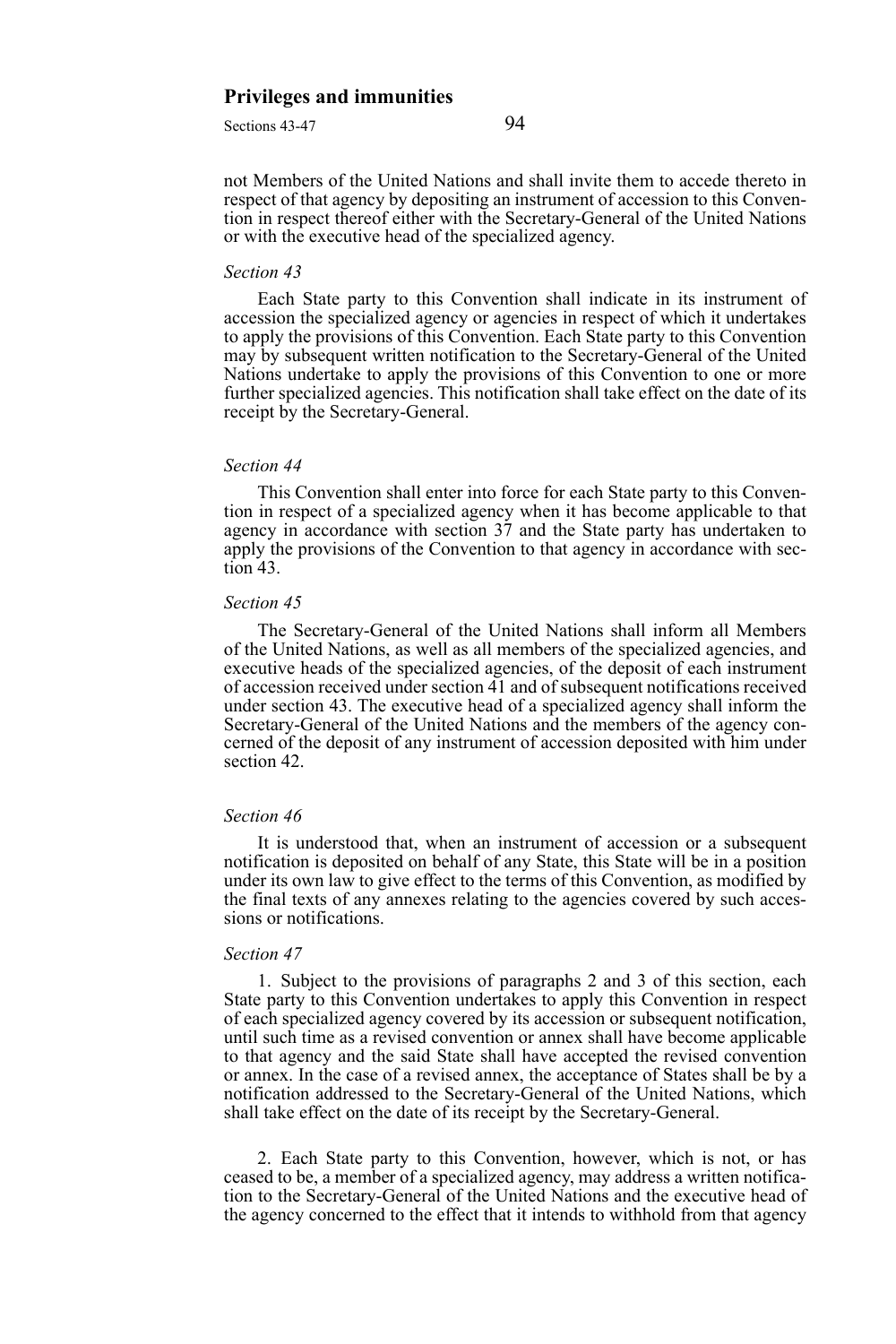### Sections 43-47

membres qui ne sont pas membres de l'Organisation des Nations Unies; elle les invitera à adhérer à la Convention à son égard par le dépôt auprès du Secrétaire général de l'Organisation des Nations Unies ou du directeur général de ladite institution de l'instrument d'adhésion requis.

### *Section 43*

Tout Etat partie à la présente Convention désignera dans son instrument d'adhésion l'institution spécialisée ou les institutions spécialisées à laquelle ou auxquelles il s'engage à appliquer les dispositions de la présente Convention. Tout Etat partie à la présente Convention pourra, par une notification ultérieure écrite au Secrétaire général de l'Organisation des Nations Unies, s'engager à appliquer les dispositions de la présente Convention à une ou plusieurs autres institutions spécialisées. Ladite notification prendra effet à la date de sa réception par le Secrétaire général.

#### *Section 44*

La présente Convention entrera en vigueur entre tout Etat partie à ladite Convention et une institution spécialisée quand elle sera devenue applicable à cette institution conformément à la section 37 et que l'Etat partie aura pris l'engagement d'appliquer les dispositions de la présente Convention à cette institution conformément à la section 43.

#### *Section 45*

Le Secrétaire général de l'Organisation des Nations Unies informera tous les Etats Membres de l'Organisation des Nations Unies, de même que tous les Etats membres des institutions spécialisées et les directeurs généraux des institutions spécialisées, du dépôt de chaque instrument d'adhésion reçu en vertu de la section 41, et de toutes notifications ultérieures reçues en vertu de la section 43. Le directeur général de chaque institution spécialisée informera le Secrétaire général de l'Organisation des Nations Unies et les membres de l'institution spécialisée du dépôt de tout instrument d'adhésion déposé auprès de lui en vertu de la section 42.

### *Section 46*

Il est entendu que, lorsqu'un instrument d'adhésion ou une notification ultérieure sont déposés au nom d'un Etat quelconque, celui-ci doit être en mesure d'appliquer, en vertu de son propre droit, les dispositions de la présente Convention telles que modifiées par les textes finals de toutes annexes relatives aux institutions visées par les adhésions ou notifications susmentionnées.

#### *Section 47*

1. Sous réserve des dispositions des paragraphes 2 et 3 de la présente section, tout Etat partie à la présente Convention s'engage à appliquer ladite Convention à chacune des institutions spécialisées visées par cet Etat dans son instrument d'adhésion ou dans une notification ultérieure, jusqu'à ce qu'une convention ou annexe révisée soit devenue applicable à cette institution et que ledit Etat ait accepté la convention ou l'annexe ainsi révisée. Dans le cas d'une annexe révisée, l'acceptation des Etats s'effectuera par une notification adressée au Secrétaire général des Nations Unies, qui prendra effet au jour de sa réception par le Secrétaire général.

2. Cependant, tout Etat partie à la présente Convention qui n'est pas ou qui a cessé d'être membre d'une institution spécialisée peut adresser une notification écrite au Secrétaire général des Nations Unies et au directeur général de l'institution intéressée pour l'informer qu'il entend cesser de lui accorder le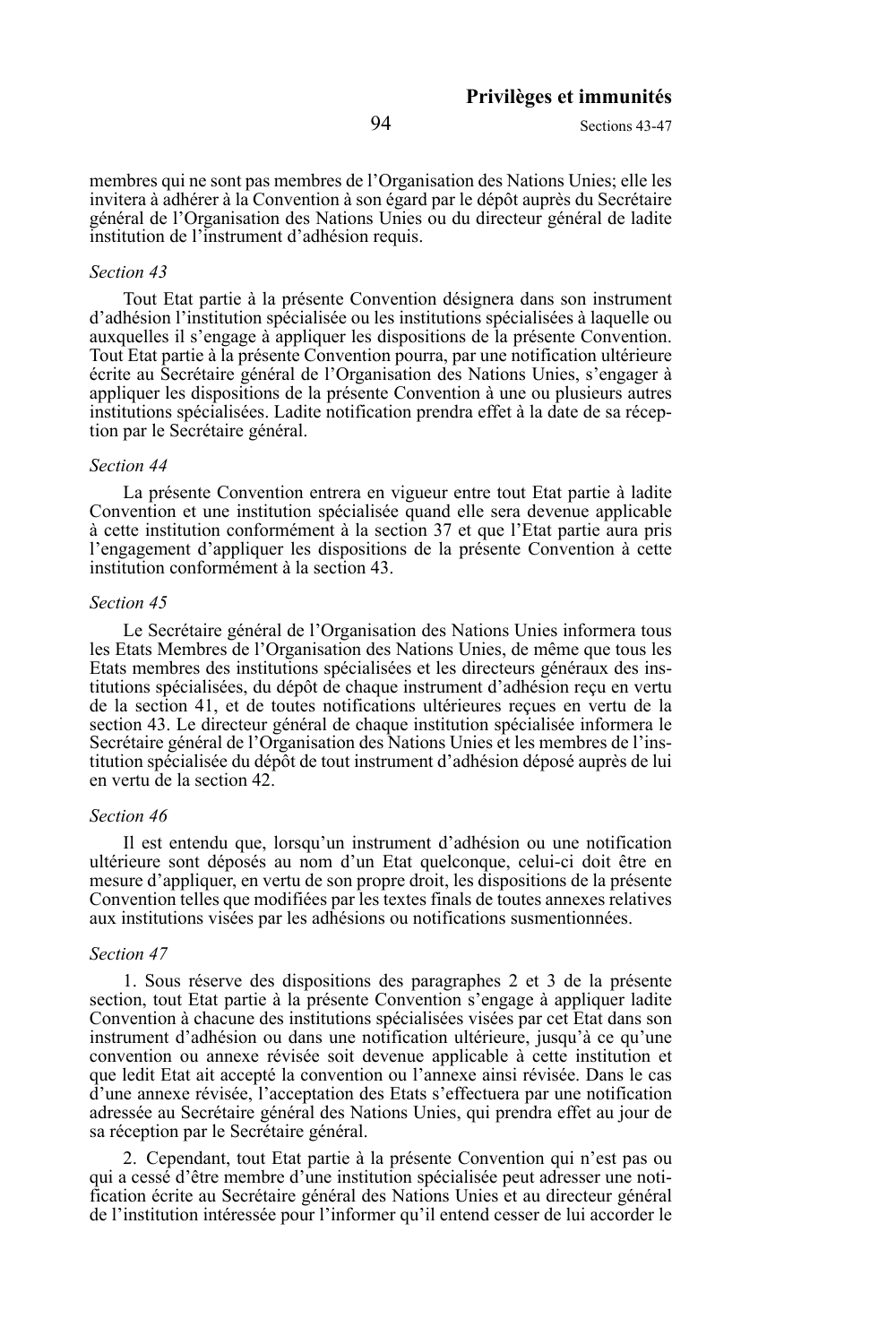Sections 48-49

the benefits of this Convention as from a specified date, which shall not be earlier than three months from the date of receipt of the notification.

3. Each State party to this Convention may withhold the benefit of this Convention from any specialized agency which ceases to be in relationship with the United Nations.

4. The Secretary-General of the United Nations shall inform all member States parties to this Convention of any notification transmitted to him under the provisions of this section.

### *Section 48*

At the request of one third of the States parties to this Convention, the Secretary-General of the United Nations will convene a conference with a view to its revision.

# *Section 49*

The Secretary-General of the United Nations shall transmit copies of this Convention to each specialized agency and to the Government of each Member of the United Nations.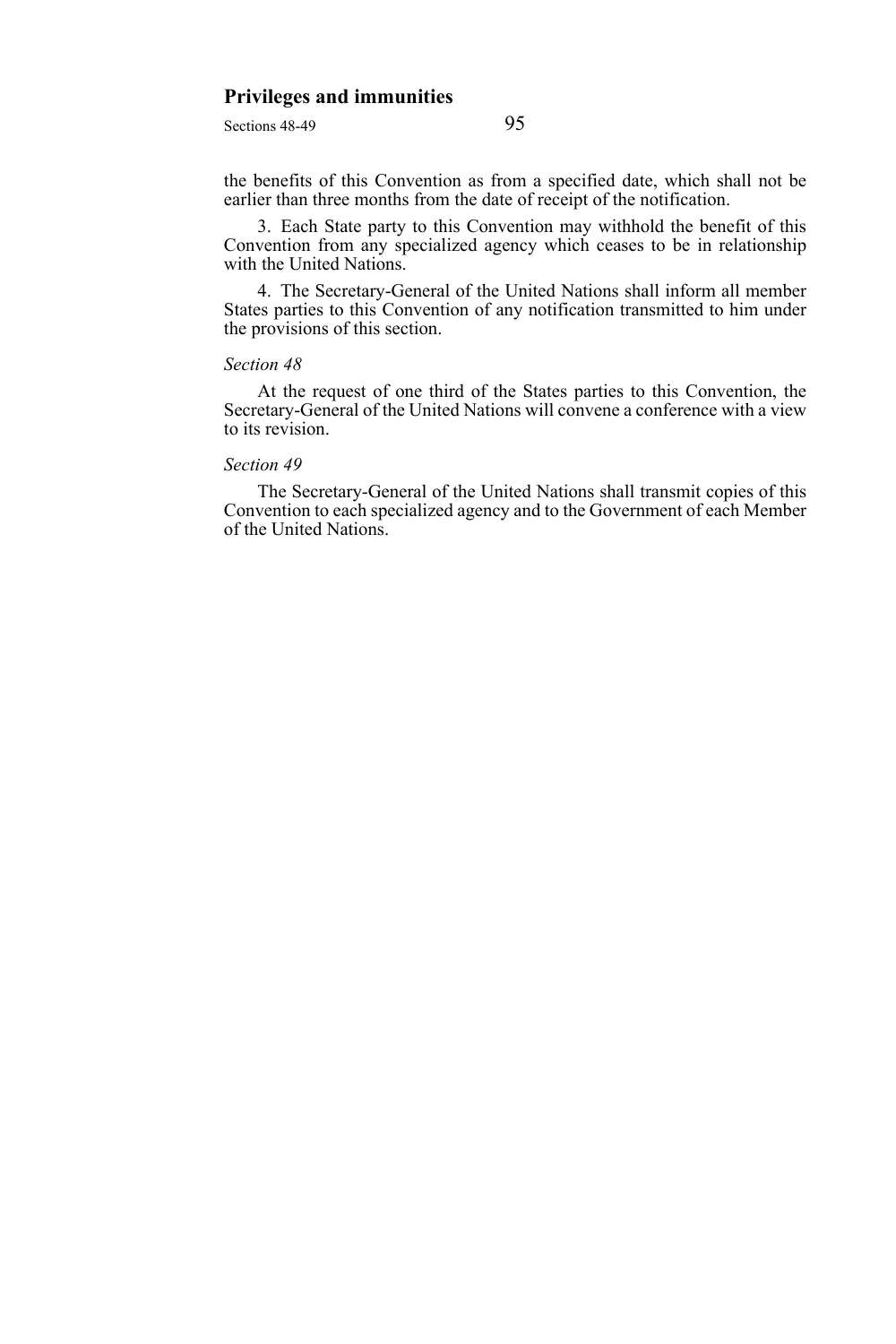# **Privilèges et immunités**

Sections 48-49

bénéfice de la présente Convention à partir d'une date déterminée qui ne pourra précéder de moins de trois mois celle de la réception de cette notification.

3. Tout Etat partie à la présente Convention peut refuser d'accorder le bénéfice de ladite Convention à une institution spécialisée qui cesse d'être reliée à l'Organisation des Nations Unies.

4. Le Secrétaire général de l'Organisation des Nations Unies informera tous les Etats membres parties à la présente Convention de toute notification qui lui sera transmise conformément aux dispositions de la présente section.

### *Section 48*

A la demande du tiers des Etats parties à la présente Convention, le Secrétaire général des Nations Unies convoquera une conférence en vue de la révision de la Convention.

### *Section 49*

Le Secrétaire général transmettra copie de la présente Convention à chacune des institutions spécialisées et aux gouvernements de chacun des Membres des Nations Unies.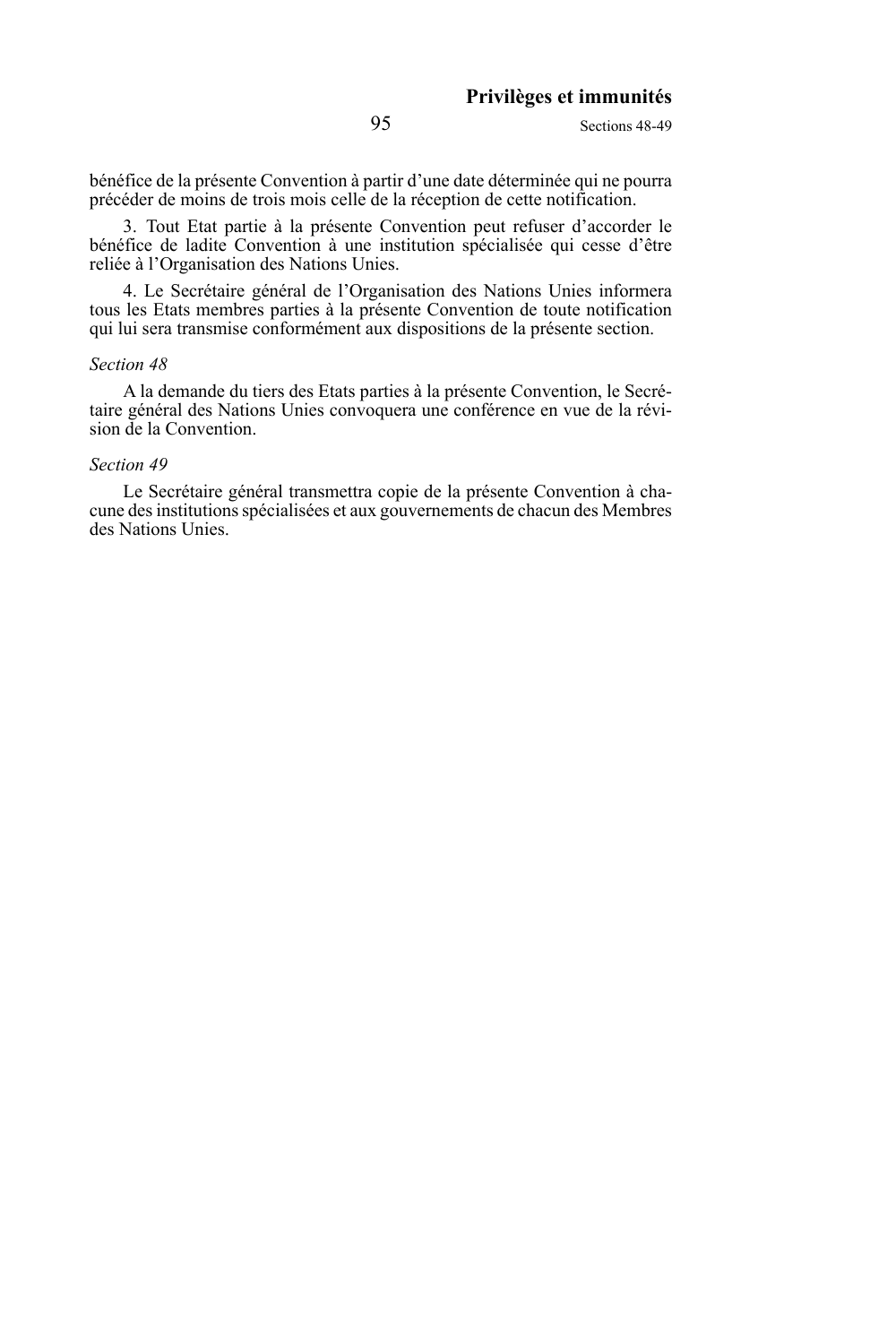# **ANNEX TO THE CONVENTION RELATING TO THE INTERNATIONAL LABOUR ORGANISATION\***

In their application to the International Labour Organisation the standard clauses shall operate subject to the following provisions:

1. Article V (other than paragraph *(c)* of section 13) and section 25, paragraphs 1 and 2 (I), of article VII shall extend to the employers' and workers' members and deputy members of the Governing Body of the International Labour Organisation and their substitutes, except that any waiver of the immunity of any such person member under section 16 shall be by the Governing Body.

2. The privileges, immunities, exemptions and facilities referred to in section 21 of the standard clauses shall also be accorded to any Deputy Director-General of the International Labour Office and any Assistant Director-General of the International Labour Office.

3. (i) Experts (other than officials coming within the scope of article VI) serving on committees of, or performing missions for, the Organisation shall be accorded the following privileges and immunities so far as is necessary for the effective exercise of their functions, including the time spent on journeys in connexion with service on such committees or missions:

- *(a)* Immunity from personal arrest or seizure of their personal baggage;
- *(b)* In respect of words spoken or written or acts done by them in the performance of their official functions, immunity from legal process of every kind, such immunity to continue notwithstanding that the persons concerned are no longer serving on committees of, or employed on missions for, the Organisation;
- *(c)* The same facilities in respect of currency and exchange restrictions and in respect of their personal baggage as are accorded to officials of foreign Government on temporary official missions;
- *(d)* Inviolability of their papers and documents relating to the work on which they are engaged for the Organisation.

(ii) In connexion with *(d)* of 3 (i) above, the principle contained in the last sentence of section 12 of the standard clauses shall be applicable.

(iii) Privileges and immunities are granted to the experts of the Organisation in the interests of the Organisation and not for the personal benefit of the individuals themselves. The Organisation shall have the right and the duty to waive the immunity of any expert in any case where in its opinion the immunity would impede the course of justice, and it can be waived without prejudice to the interests of the Organisation.

<sup>\*</sup> Ed. note: The Annex originally published by the ILO is replaced in this edition by the official text of Annex I found in the 1947 Convention on the Privileges and Immunities of the Specialized Agencies published by the United Nations.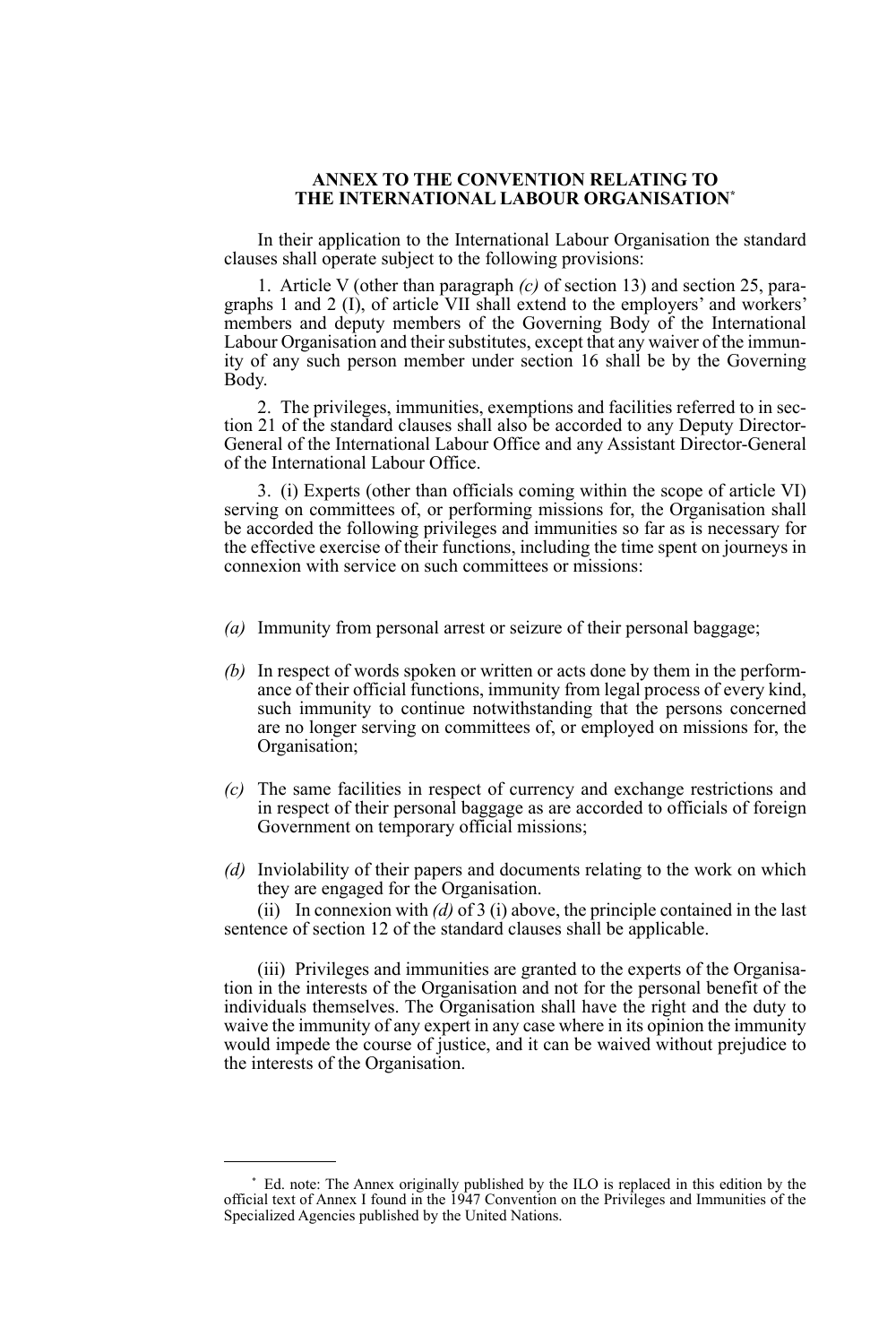# **ANNEXE DE LA CONVENTION RELATIVE À L'ORGANISATION INTERNATIONALE DU TRAVAIL\***

Les clauses standard s'appliqueront à l'Organisation internationale du Travail sous réserve des dispositions suivantes.

1. Les membres et membres adjoints employeurs et travailleurs du Conseil d'administration de l'Organisation internationale du Travail, ainsi que leurs suppléants, bénéficieront des dispositions de l'article V (autres que celles du paragraphe *c)* de la section 13), et de la section 25, paragraphes 1 et 2, I, de l'article VII, à cette exception près que toute levée de l'immunité, en vertu de la section 16, d'une telle personne sera prononcée par le Conseil.

2. Le bénéfice de privilèges, immunités, exemptions et avantages mentionnés à la section 21 des clauses standard sera également accordé à tout directeur général adjoint et à tout sous-directeur général du Bureau international du Travail.

3. i) Les experts (autres que les fonctionnaires visés à l'article VI), lorsqu'ils exerceront des fonctions auprès des commissions de l'Organisation ou lorsqu'ils accompliront des missions pour cette dernière, jouiront des privilèges et des immunités ci-après dans la mesure où ils leur seront nécessaires pour l'exercice effectif de leurs fonctions, y compris durant les voyages effectués à l'occasion de l'exercice de leurs fonctions auprès de ces commissions ou au cours de ces missions:

- *a)* immunité d'arrestation personnelle ou de saisie de leurs bagages personnels;
- *b)* immunité de toute poursuite judiciaire en ce qui concerne les actes accomplis par eux dans l'exercice de leurs fonctions officielles (y compris leurs paroles et écrits); les intéressés continueront à bénéficier de ladite immunité alors même qu'ils n'exerceraient plus de fonction auprès des commissions de l'Organisation ou qu'ils ne seraient plus chargés de mission pour le compte de cette dernière;
- *c)* mêmes facilités, en ce qui concerne les réglementations monétaires et de change et en ce qui concerne leurs bagages personnels, que celles accordées aux fonctionnaires des gouvernements étrangers en mission officielle temporaire;
- *d)* inviolabilité de tous leurs papiers et documents relatifs aux travaux qu'ils effectuent pour le compte de l'Organisation.

ii) Le principe énoncé dans la dernière phrase de la section 12 des clauses standard sera applicable en ce qui concerne les dispositions de l'alinéa *d)* du paragraphe 3 ci-dessus.

iii) Les privilèges et immunités sont accordés aux experts dans l'intérêt de l'Organisation et non en vue de leur avantage personnel. L'Organisation pourra et devra lever l'immunité accordée à un expert dans tous les cas où elle estimera que cette immunité gênerait l'action de la justice et qu'elle peut être levée sans nuire aux intérêts de l'Organisation.

<sup>\*</sup> Note de l'éditeur: L'annexe publiée à l'origine par l'OIT est remplacée dans cette édition par le texte officiel de l'Annexe I qui se trouve dans la Convention sur les privilèges et immunités des institutions spécialisées de 1947 publiée par les Nations Unies.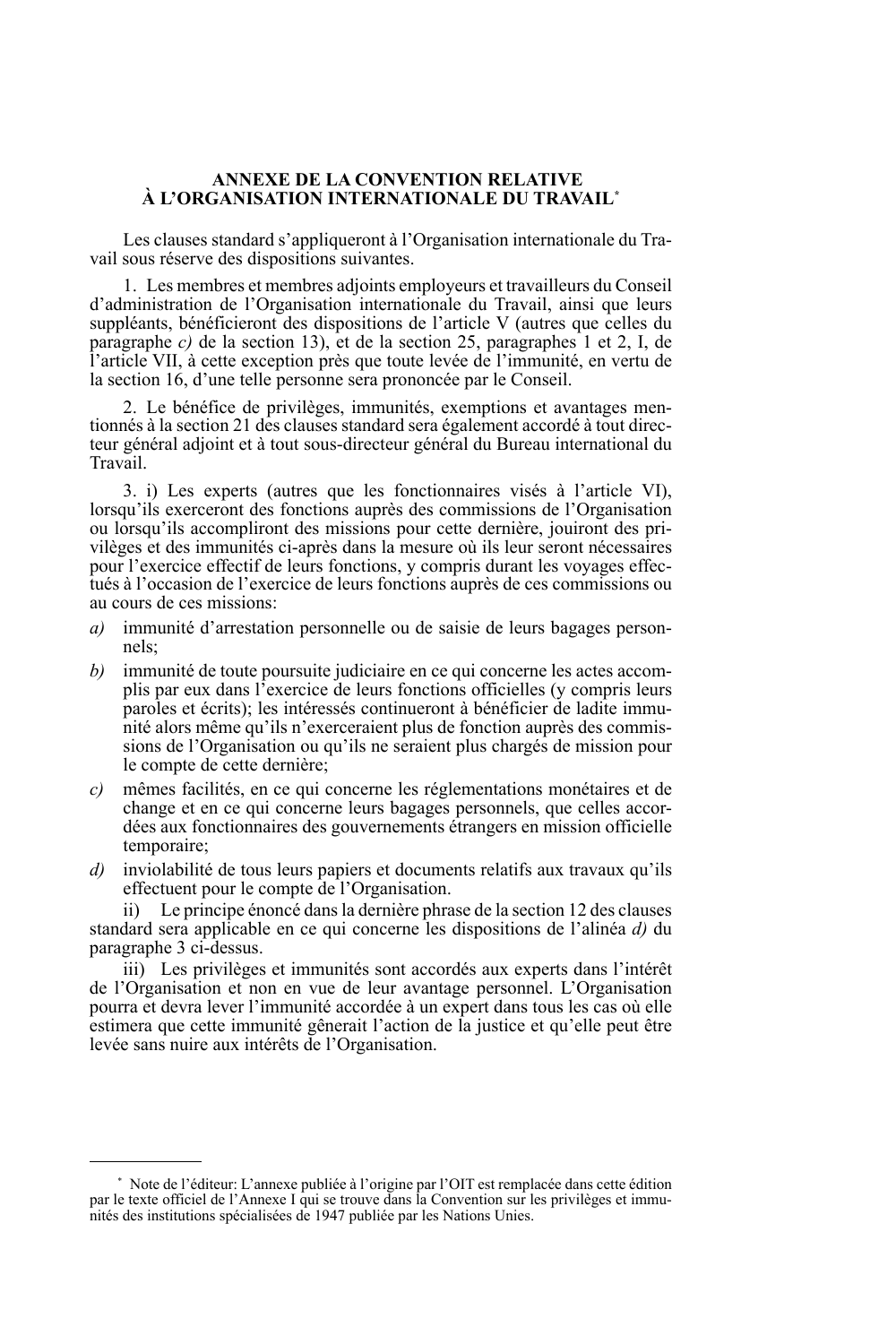# **RESOLUTION CONCERNING INTERIM ARRANGEMENTS IN REGARD TO THE PRIVILEGES AND IMMUNITIES OF THE INTERNATIONAL LABOUR ORGANISATION**

### **Adopted on 10 July 1948 by the International Labour Conference at its Thirty-First Session**

Whereas the General Assembly of the United Nations has recognised that it is necessary that the specialised agencies should enjoy, at the earliest possible date, the privileges and immunities essential for an efficient exercise of their respective functions, and has pointed out that a considerable delay will necessarily ensue before the Convention on privileges and immunities of the specialised agencies becomes operative in the case of the various agencies; and

Whereas the General Assembly has therefore recommended that the States Members of the United Nations, pending their formal accession to the general Convention concerning the privileges and immunities of specialised agencies, including the annexes relating to each agency, should immediately accord as far as possible to or in connection with the specialised agencies, the benefit of the privileges and immunities provided in the said general Convention and its annexes, it being understood that the specialised agencies may take any necessary parallel action in regard to those of their Members which are not Members of the United Nations:

# The General Conference of the International Labour Organisation

Recommends that the States Members of the International Labour Organisation, whether or not they are Members of the United Nations, should, pending their formal accession to the general Convention concerning the privileges and immunities of the specialised agencies as modified by the annex relating to the International Labour Organisation, immediately accord as far as possible to and in connection with the International Labour Organisation the benefit of the privileges and immunities provided for in the said general Convention as modified by the annex relating to the International Labour Organisation.